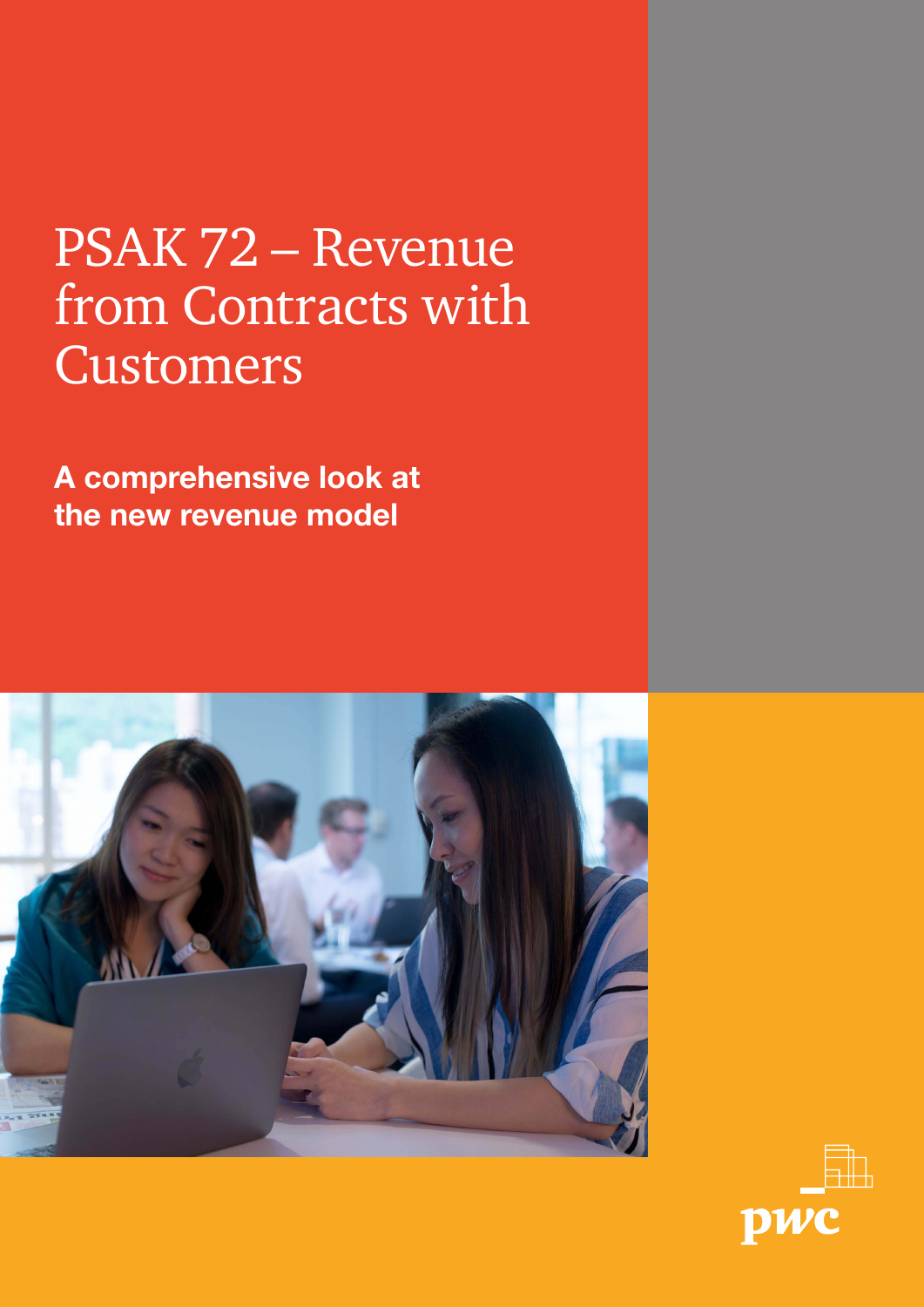## At a glance

On 26 July 2017, the DSAK-IAI issued PSAK 72, a new standard for revenue recognition. PSAK 72 is adapted from IFRS 15 Revenue from Contracts with Customers. Almost all entities will be affected to some extent by the significant increase in required disclosures, but the changes extend beyond disclosures, and the effect on entities will vary depending on industry and current accounting practices. Entities will need to consider changes that might be necessary to information technology systems, processes, and internal controls to capture new data and address changes in financial reporting.

### Background

The objective of the revenue standard (PSAK 72) is to provide a single, comprehensive revenue recognition model for all contracts with customers to improve comparability within industries, across industries, and across capital markets.

The revenue standard contains principles that an entity will apply to determine the measurement of revenue and timing of when it is recognised. The underlying principle is that an entity will recognise revenue to depict the transfer of goods or services to customers at an amount that the entity expects to be entitled to in exchange for those goods or services.

The revenue standard is effective for annual periods beginning on or after 1 January 2020. Early adoption is permitted.

This edition of In depth summarises the new revenue recognition model.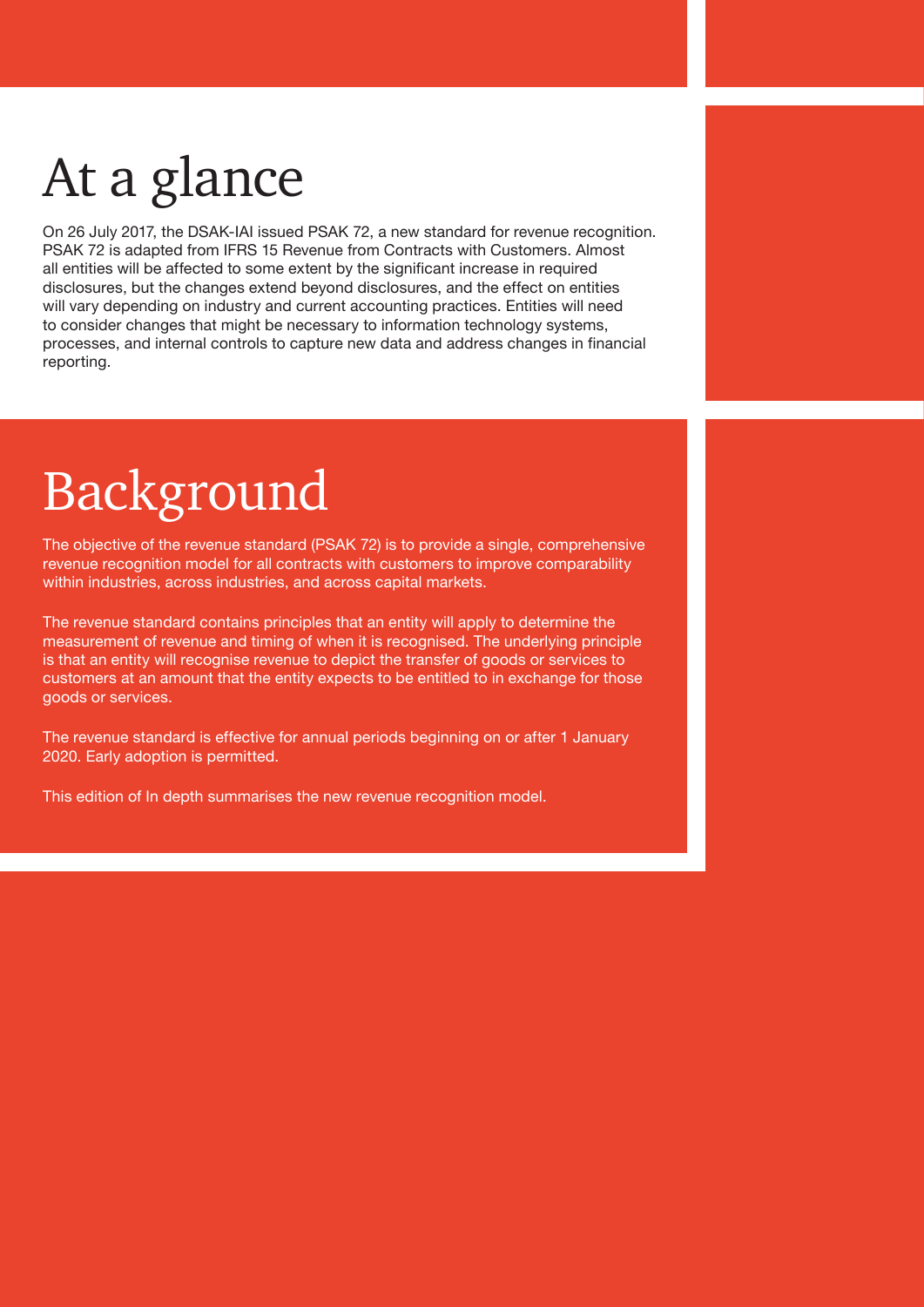# Index

| At a glance                              | 1  |
|------------------------------------------|----|
| <b>Background</b>                        | 1  |
| <b>Key provision</b>                     | 3  |
| <b>Scope</b>                             | 18 |
| Step 1 : Identify the contract(s)        | 23 |
| Step 2: Identify performance obligations | 31 |
| Step 3 : Determine the transaction price | 32 |
| Step 4 : Allocate the transaction price  | 34 |
| Step 5 : Recognise revenue               | 18 |
| <b>Other considerations</b>              |    |
| <b>Disclosures</b>                       | 31 |
| What's next                              | 32 |
| <b>Appendix: Disclosure requirements</b> |    |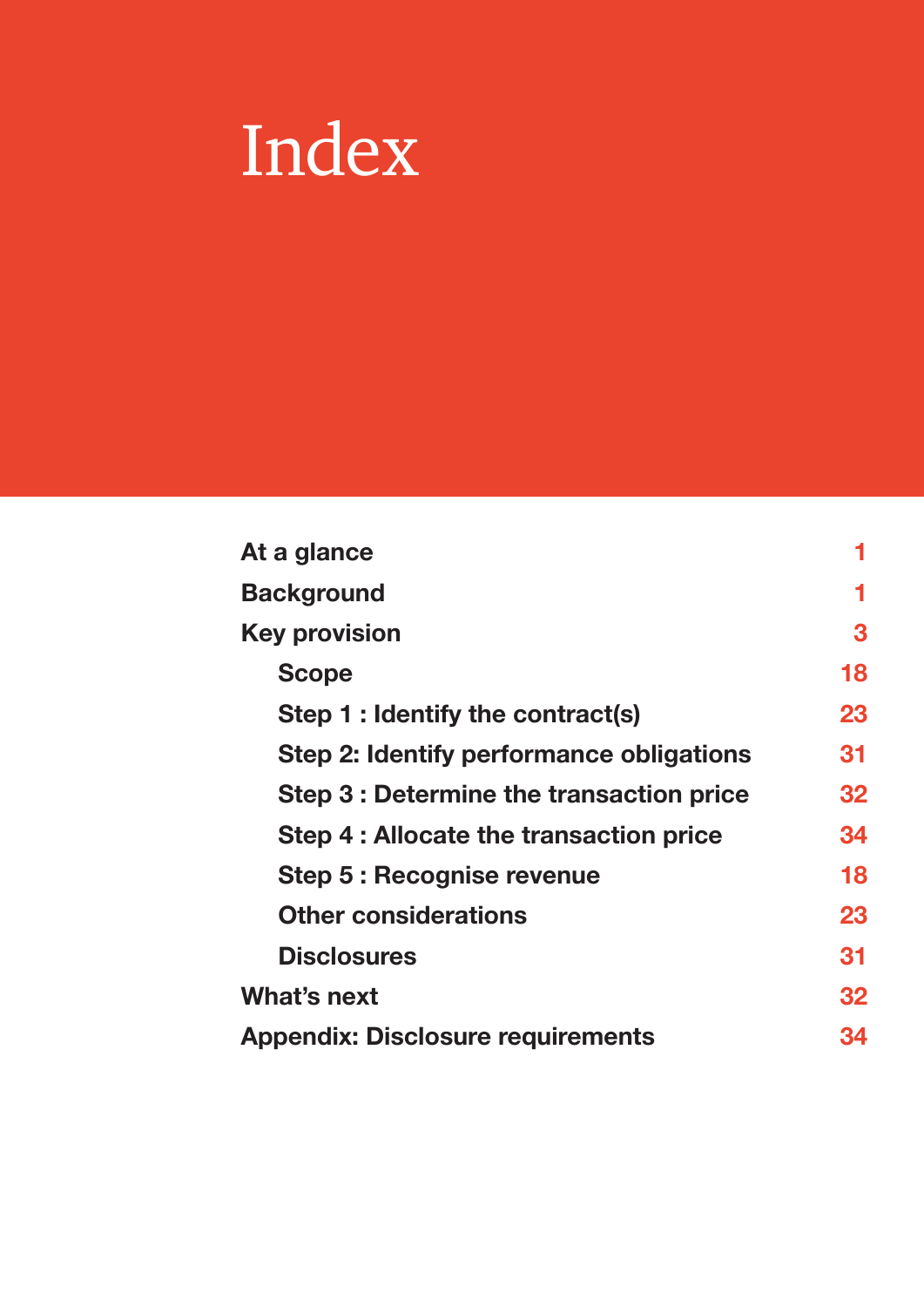### Key provisions

#### *Scope*

The revenue standard applies to all contracts with customers, except for:

- lease contracts;
- insurance contracts;
- financial instruments and certain contractual rights or obligations within the scope of other standards;
- non-monetary exchanges between entities in the same line of business to facilitate sales to customers; and
- certain guarantees within the scope of other standards (other than product or service warranties).

Revenue from a transaction or event that does not arise from a contract with a customer is not within the scope of the revenue standard and should continue to be accounted for in accordance with other standards. Such transactions or events include, but are not limited to: dividends; non-exchange-transactions; changes in the fair value of biological assets, investment properties and inventory of brokertraders.

Some contracts include components that are in the scope of the revenue standard and other components that are in the scope of other standards (for example, a contract that includes both a lease and maintenance services). An entity will apply the separation and/or measurement guidance in other standards first and then apply the guidance in the revenue standard. An entity will apply the revenue standard to separate and/ or measure the components of the contract if other standards do not include separation or measurement guidance.

PwC observation. Management will need to evaluate arrangements with collaborators and partners to identify whether such arrangements or portions thereof are in the scope of the revenue standard. Arrangements where parties share risks and benefits are different from those where one entity obtains goods or services from the other.

For example, a biotechnology entity that has an agreement with a pharmaceutical entity to share equally in the development of a specific drug candidate is unlikely to be in the scope of the standard because the parties share the risks and benefits in developing the drug. The arrangement is likely to be in scope if the substance of the arrangement is that the biotechnology entity sells its compound to the pharmaceutical entity and/or provides research and development services. Management will also need to evaluate whether the arrangement contains elements of both collaboration with and a sale to a customer.

The revenue standard generally applies to an individual contract with a customer, and can be applied to a portfolio of contracts or performance obligations if the entity reasonably expects that the effect of applying a portfolio approach would not differ materially from considering each contract or performance obligation separately. Some entities enter into contracts with a large number of customers, all of which have the same or similar terms and conditions. It is appropriate in these situations to consider whether the revenue standard could be applied to a portfolio of contracts or performance obligations.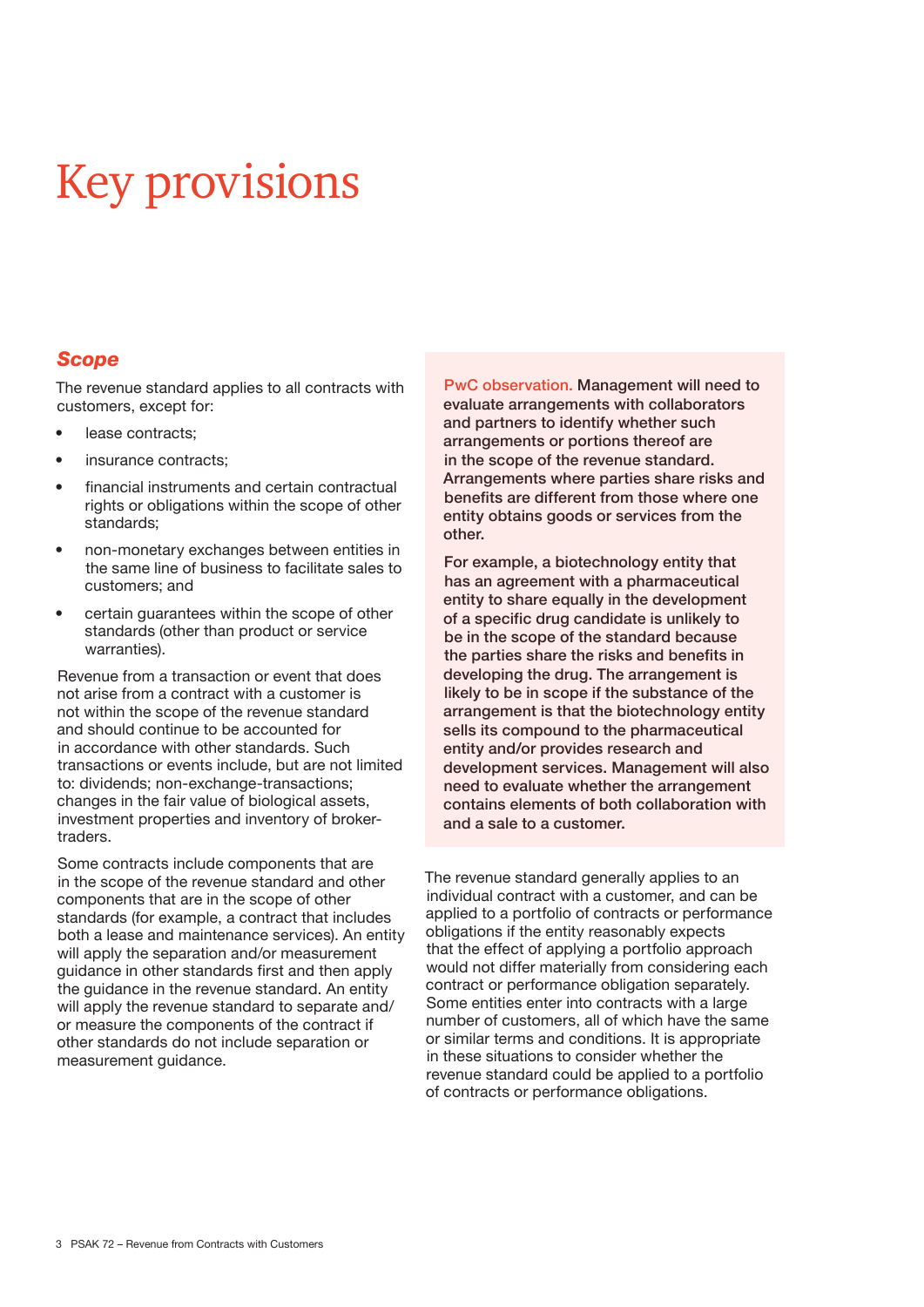#### *The five-step approach*

Entities will follow a five-step approach to apply the standard:

- Step 1: Identify the contract(s) with the customer
- Step 2: Identify the separate performance obligations in the contract
- Step 3: Determine the transaction price
- Step 4: Allocate the transaction price to separate performance obligations
- Step 5: Recognise revenue when (or as) each performance obligation is satisfied

#### *Step 1: Identify the contract(s) with the customer*

A contract is an agreement between parties that creates enforceable rights and obligations. It can be written, oral, or implied by an entity's customary business practice. Generally, any agreement that creates enforceable rights and obligations will meet the definition of a contract. An entity will apply the revenue standard to each contract with a customer when all of the following criteria are met:

- a. The parties have approved the contract and intend to perform their respective obligations.
- b. Each party's rights regarding the goods or services to be transferred can be identified.
- c. The payment terms can be identified.
- d. The risk, timing, or amount of the entity's future cash flows are expected to change (that is, the contract has commercial substance).
- e. It is probable that the entity will collect the consideration to which it will be entitled in exchange for goods or services transferred.

An entity will reassess whether the criteria are met each reporting period to determine if the criteria are subsequently met if they are not met at contract inception. An entity that receives consideration from the customer when the criteria are not met will not recognise revenue until either:

a. the entity has no remaining performance obligations and substantially all the consideration is received and non-refundable, or

b. the contract is terminated and amounts received are non-refundable.

#### **Collectability**

An entity will assess at the inception of the contract whether it is probable it will collect the transaction price. This assessment determines whether a contract exists for the purpose of applying the revenue standard.

The collectability assessment is based on the customer's ability and intent to pay as amounts become due, after considering any price concessions the entity expects to provide. An entity will consider credit risk, but not other uncertainties, such as those related to performance or measurement, as these are accounted for separately as part of determining the measurement and timing of revenue.

Credit losses arising from a contract whose collection was probable at inception will be recognised as an expense in the income statement. This expense will be measured in accordance with the relevant financial instrument standards. An entity will only reassess whether it is probable it will receive payment (and thus, whether a contract exists for the purpose of applying the revenue guidance) if there is an indication of a significant change in facts and circumstances, such as a significant deterioration in a customer's ability to pay for the remaining goods and services.

PwC observation. In most cases, an entity will not enter into a contract with a customer when there is significant credit risk without also having adequate economic protection. Judgement is required to determine the accounting when there is a significant deterioration in a customer's ability to pay after the inception of an arrangement. Management will have to assess whether the deterioration relates to performance obligations previously satisfied, performance obligations to be performed in the future, or both.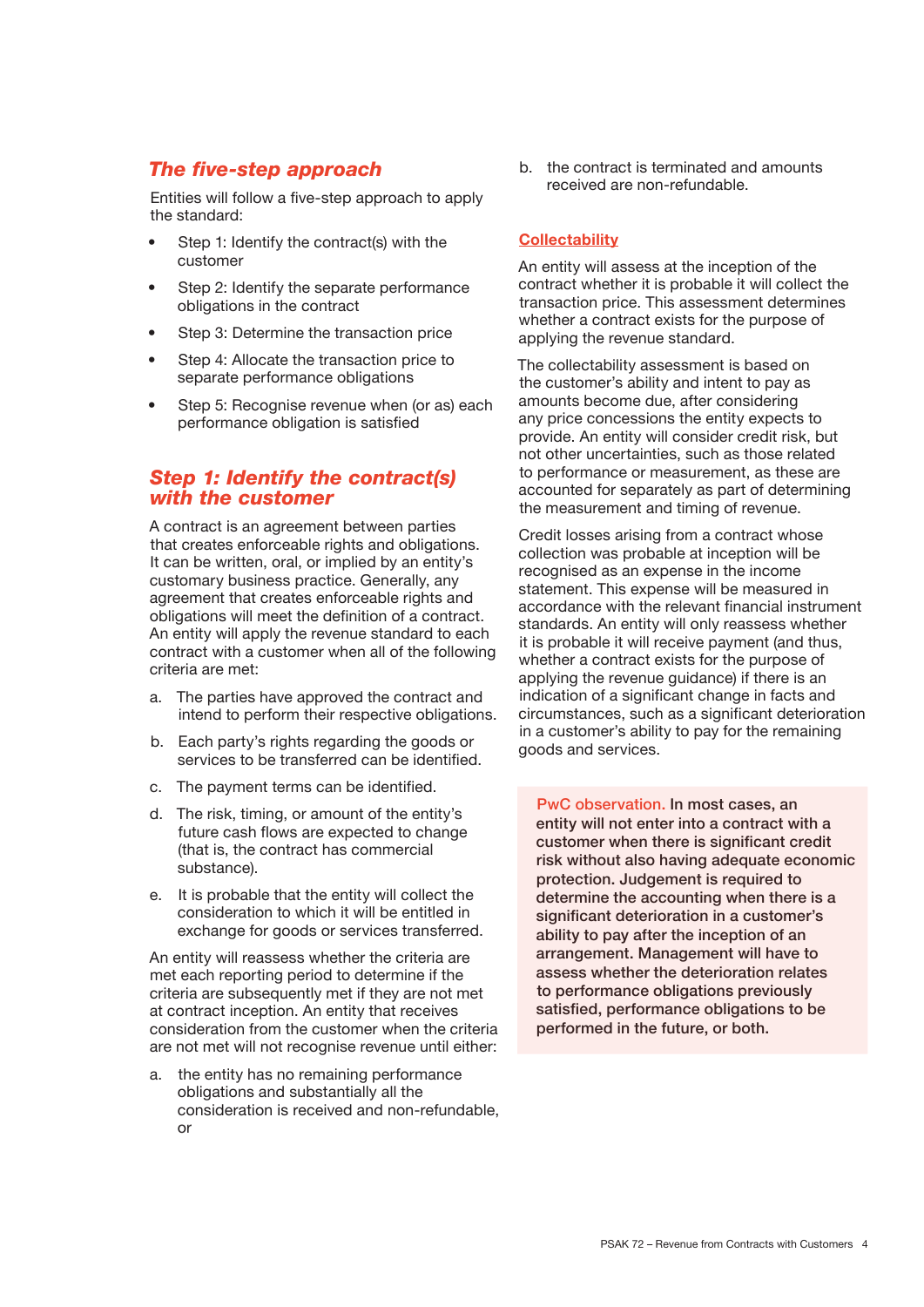#### Contract combination

Contracts will be combined and accounted for as a single contract only if they are entered into at or near the same time, with the same customer (or related parties), and one or more of the following criteria are met:

- a. The contracts achieve a single commercial objective and are negotiated as a package.
- b. The price or performance of one contract influences the amount of consideration to be paid in the other contract.
- c. The goods or services in the separate contracts represent a single performance obligation.

#### Contract modifications

A contract modification occurs when the parties approve a change that either creates new or changes existing enforceable rights and obligations. Approval can be in writing, oral, or implied by customary business practice. Management will need to determine when a modification, such as a claim or unpriced change order, is approved and therefore creates enforceable rights and obligations. An entity will not account for a modification until it is approved; that is, it will continue to apply the revenue standard to the existing contract.

A contract modification is treated as a separate contract if the modification adds one or more distinct performance obligations to the contract and the price increases by an amount that reflects the stand-alone selling price of the additional distinct performance obligation(s). Otherwise, a modification is accounted for as an adjustment to the original contract, either prospectively or through a cumulative catch-up adjustment depending on whether the remaining goods or services in the contract are distinct.

An entity will account for a modification prospectively if the goods or services in the modification are distinct from those transferred before the modification. The remaining consideration in the original contract not yet recognised as revenue is combined with the additional consideration promised in the modification to create a new transaction price that is then allocated to all remaining performance obligations (that is, both those not yet completed in the original contract and those added through the modification). This effectively accounts for the modification as a termination of the original contract and the inception of a new contract for all performance obligations that remain unperformed.

An entity will account for a modification through a cumulative catch-up adjustment if the goods or services in the modification are not distinct from those in the original contract and are thus part of a single performance obligation that is only partially satisfied. The measure of progress towards satisfying the performance obligation is updated to reflect performance completed and performance that remains.

A change to only the transaction price will be treated like any other contract modification. The change in price will be either accounted for prospectively or on a cumulative catch-up basis, depending on whether the remaining performance obligations are distinct.

PwC observation. Accounting guidance for contract modifications did not previously exist for most industries and arrangements. The new guidance therefore provides structure in an area where practice was previously mixed. Management will need to apply judgement when evaluating whether goods or services in a modification are distinct, and whether the price reflects the stand-alone selling price to determine the accounting. This might be more challenging in situations where there are multiple performance obligations in a contract, or when modifications occur frequently.

#### *Step 2: Identify the separate performance obligations in the contract*

A performance obligation is a promise to transfer a distinct good or service (or a series of distinct goods or services that are substantially the same and have the same pattern of transfer) to a customer. The promise can be explicit, implicit, or implied by an entity's customary business practice. The objective of identifying distinct performance obligations is to depict the transfer of goods or services to the customer. Identifying performance obligations is more challenging when there are multiple explicit or implicit promises in a contract.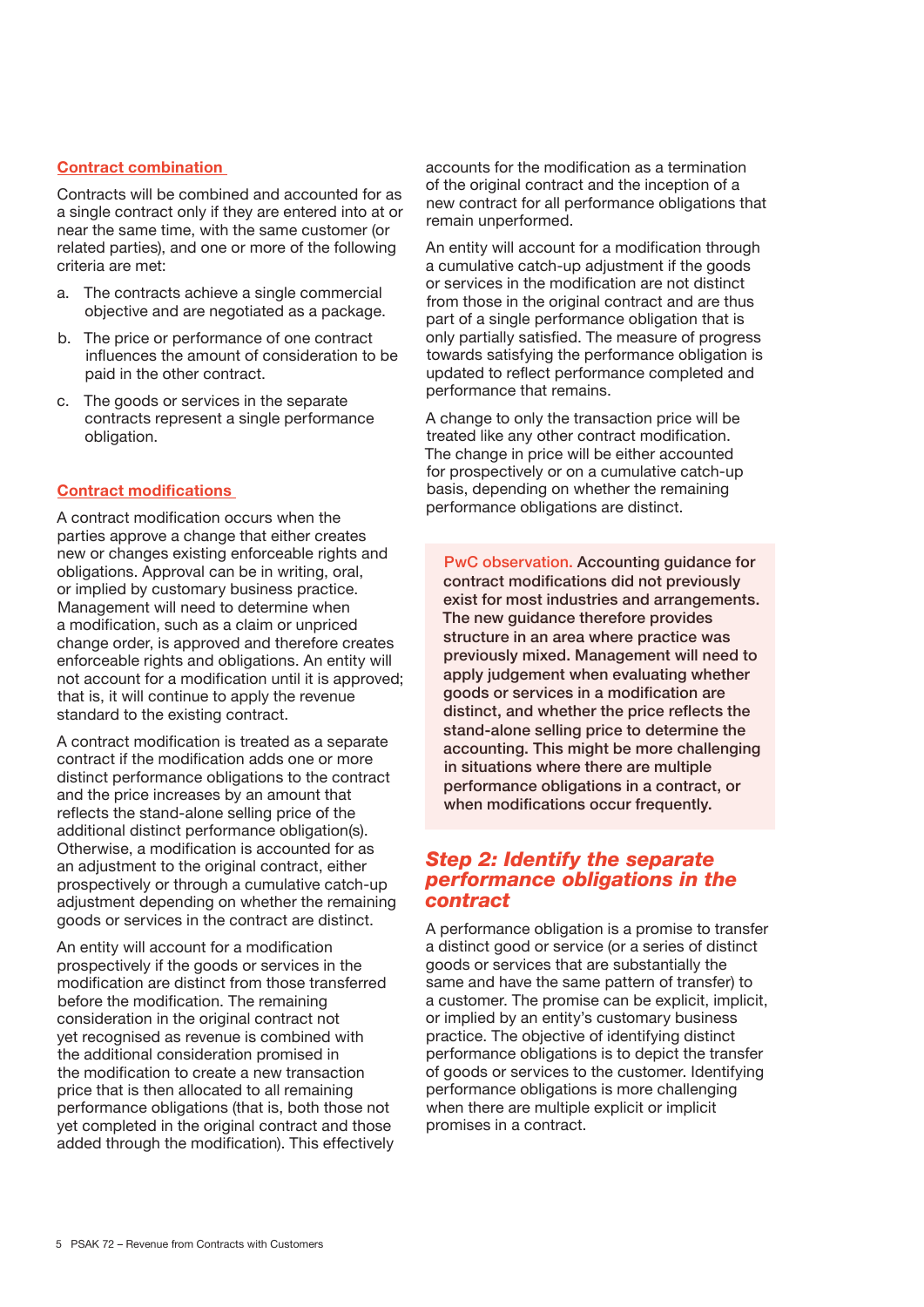Explicit and implicit promises in a contract to provide goods or services, including promises to provide goods or services that a customer can resell or provide to its customer (an 'end customer'), are performance obligations, even if they are satisfied by another party.

Management will need to determine whether promises are distinct when there are multiple promises in a contract. This is important because distinct performance obligations are the units of account that determine when and how revenue is recognised.

A good or service is distinct only if:

- the customer can benefit from the good or service either on its own or together with other readily available resources (that is, the goods or services are capable of being distinct); and
- the good or service is separately identifiable from other promises in the contract (that is, the good or service is distinct within the context of the contract).

A customer can benefit from a good or service on its own if it can be used, consumed, or sold to generate economic benefits. A good or service that cannot be used on its own, but can be used with readily available resources, is still distinct, as the entity has the ability to benefit from it. A readily available resource is one that is sold by the entity, by others in the market, or that a customer has already obtained from the entity.

Determining whether a good or service is distinct within the context of the contract requires assessment of the contract terms and the intent of the parties. Indicators include, but are not limited to:

- The entity does not provide a significant service of integrating the individual goods or services in the contract into a bundle that is the combined item the customer has contracted to receive.
- The good or service does not customise or significantly modify another contractually promised good or service.
- The good or service is not highly dependent on or highly interrelated with other goods or services in the contract; therefore, a customer's decision to not purchase a good or service does not significantly affect the other promised goods or services in the contract.

PwC observation. The revenue standard provides indicators rather than criteria to determine when a good or service is distinct within the context of the contract. This allows management to apply judgement to determine the separate performance obligations that best reflect the economic substance of a transaction. All promises in an arrangement should be identified. Promises that are inconsequential or perfunctory need to be identified, even if they are not the 'main' deliverable in the arrangement, because all promises in a contract are goods or services that a customer expects to receive. An entity should assess whether inconsequential or perfunctory performance obligations are immaterial to the financial statements.

Goods or services that are not distinct should be combined with other goods or services until the entity identifies a bundle of goods or services that is distinct.

#### *Step 3: Determine the transaction price*

The transaction price is the amount of consideration that an entity expects to be entitled to in exchange for transferring promised goods or services to a customer, excluding amounts collected on behalf of a third party (for example, some sales taxes). Determining the transaction price is more complex if the arrangement involves a variable consideration, a significant financing component, a non-cash consideration, or a consideration payable to a customer.

#### Variable consideration and the constraint on revenue recognition

The transaction price might include an element of consideration that is variable or contingent on the outcome of future events, including (but not limited to) discounts, refunds, rebates, credits, incentives, performance bonuses, and royalties. A consideration can also vary if an entity's ability to retain a fixed amount of the consideration is contingent upon a future event. An entity's practices, policies, or statements might also result in a variable consideration, for example, if they indicate the entity will provide price concessions.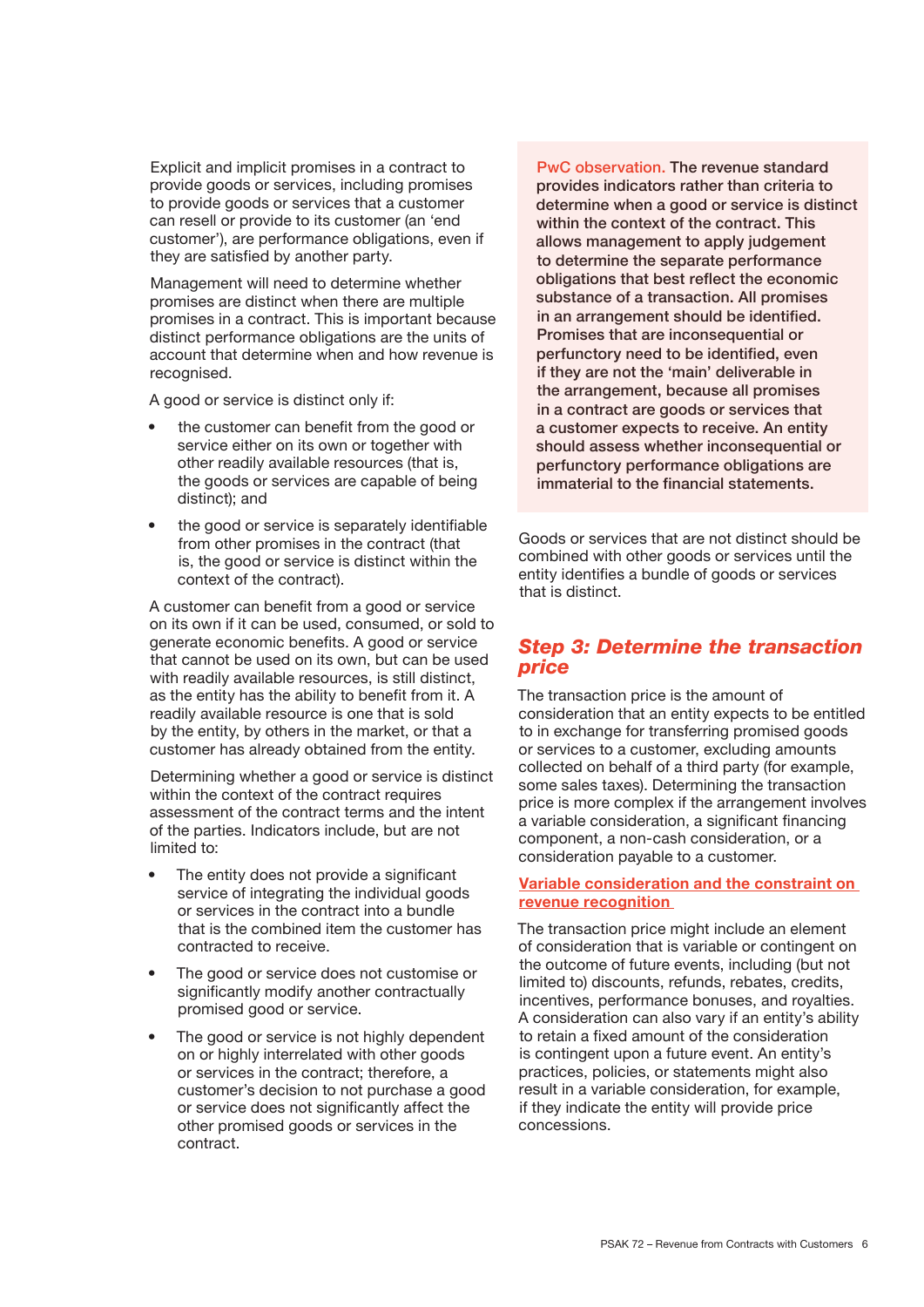Variable considerations should be estimated using the more predicative of the following approaches: the expected value or the most likely amount. The expected-value approach represents the sum of probability-weighted amounts for various possible outcomes. The most likely amount represents the most likely amount in a range of possible amounts. The approach used is not a policy choice: management should use the approach that it expects will best predict the amount of consideration to which the entity will be entitled based on the terms of the contract and taking into account all reasonably available information. The approach used should also be applied consistently throughout the contract.

A variable consideration included in the transaction price is subject to a constraint. An entity should recognise revenue as performance obligations are satisfied only if it is highly probable that a change in the estimate of the variable consideration would not result in a significant reversal of the cumulative revenue recognised. This assessment will often require judgement.

The following indicators suggest that including an estimate of a variable consideration in the transaction price could result in a significant reversal of cumulative revenue:

- The amount of the consideration is highly susceptible to factors outside the entity's influence.
- Resolution of the uncertainty about the amount of the consideration is not expected for a long period of time.
- The entity has limited experience with similar types of contracts.
- The entity has a practice of offering a broad range of price concessions or changing payment terms and conditions in similar circumstances for similar contracts.
- There is a large number and broad range of possible outcomes.

Management will need to determine if there is a portion of the variable consideration (that is, some minimum amount) that should be included in the transaction price, even if the entire estimate of variable consideration is not included due to the constraint. Management's estimate of the transaction price will be reassessed each reporting period, including any estimated minimum variable consideration.

The constraint also applies to contracts with a fixed price if it is uncertain whether the entity will be entitled to all of the consideration even after the performance obligation is satisfied. One example is an entity that enters into a contract with a customer to provide legal services in return for a fixed fee, but the entity will only be paid if the court rules in favour of the customer. The entity might not be able to recognise revenue until the court rules on the case, even though the legal services have been provided. However, if management considers it highly probable that the fee is not subject to significant reversal of cumulative revenue, the entity will recognise revenue prior to the court's ruling.

Performance-based incentive fees (for example, fees that vary based on the achievement of a contract milestone or an investment portfolio's performance) are also variable considerations and therefore subject to the constraint.

PwC observation. The reach of the variableconsideration guidance introduced in the revenue standard is broad and includes amounts that historically might not have been viewed as variable consideration. For example, fixed amounts that an entity is entitled to only upon the achievement of certain events are variable considerations under the revenue standard and included in the transaction price subject to the constraint. Management will need to think broadly about amounts, whether fixed or variable, that will be accounted for as variable considerations.

The evaluation of variable considerations will require judgement in many cases. Entities that defer revenue recognition under current guidance because the price is not reliably measurable could be significantly affected by the new standard. An example is a situation where the price is fixed, but the entity has a history of granting concessions. Entities could be required to recognise some minimum amount of revenue when control transfers as opposed to waiting until the extent of price concessions is resolved. This is because it is unlikely that an entity would be willing to grant a concession for 100% of the price.

New processes might be needed for making and monitoring estimates of variable considerations on an ongoing basis. Concurrent documentation of the judgements considered in making estimates will also be important.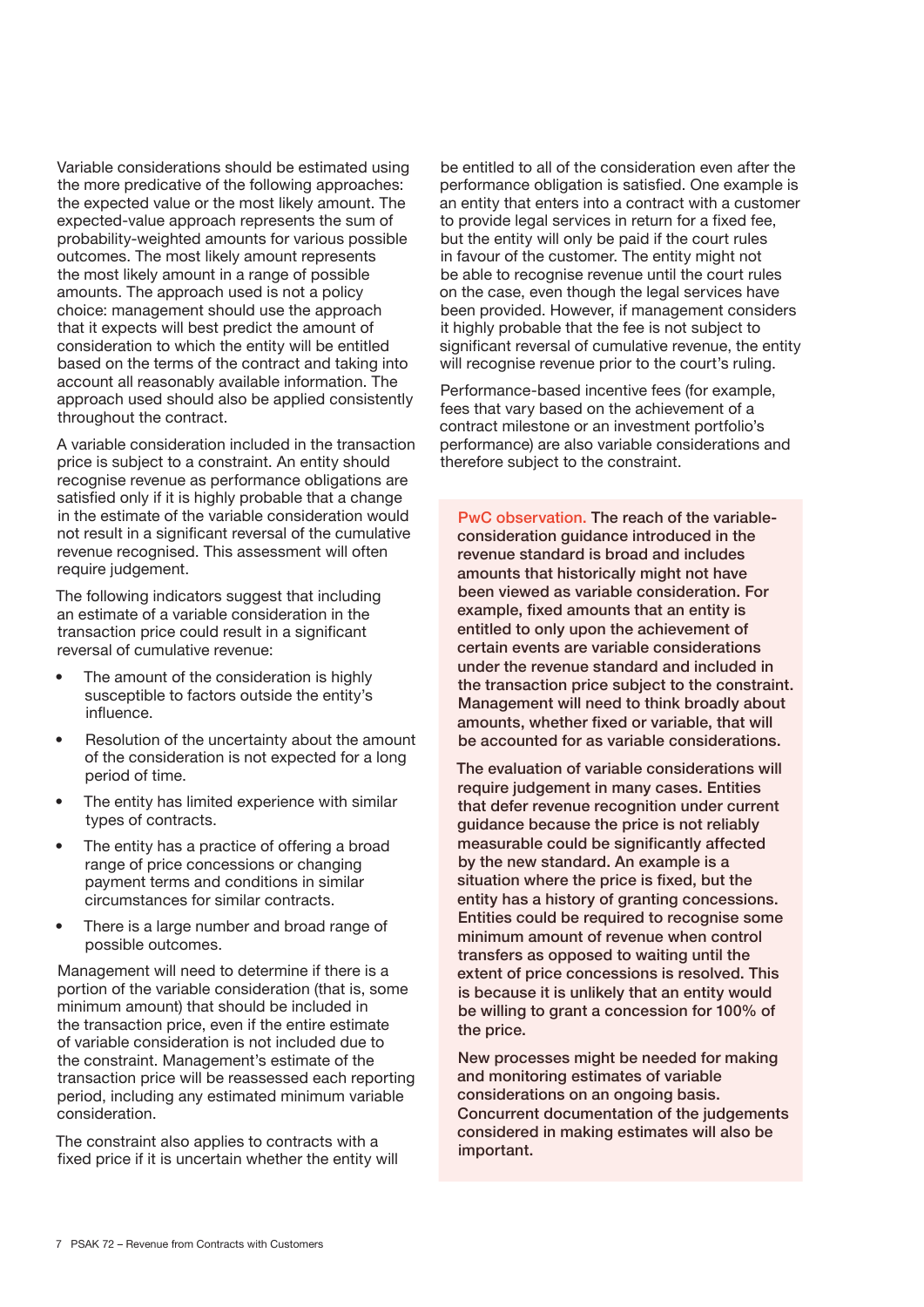The standard includes a narrow exception to the constraint on variable considerations for sales- or usage-based royalties on licences of intellectual property (IP). Royalties from licences of IP are not included in the transaction price until they are no longer variable (that is, when the customer's subsequent sales or usage occur). The exception is limited to sales- or usage-based licences of IP and will not apply to other royalty arrangements, and should not be applied by analogy.

PwC observation. Management will need to apply judgement to determine whether an arrangement qualifies for the exception to the overall variable-consideration constraint, given that neither 'intellectual property' nor 'royalty' are defined in IFAS. The boundaries for determining when the sales- and usage-based exception applies might be an area of the new standard that is subject to further clarification.

An outright sale of IP, for example, does not appear to qualify for the exception. It is unclear whether a perpetual licence, which is typically viewed as an in-substance sale, will qualify for the exception. The exception also does not appear to apply if the licence is not distinct from other promised goods or services in an arrangement. Even if the licence is distinct, it appears that the entity will need to conclude that the contingent consideration (that is, the sales- or usagebased royalty) relates specifically to the licence and not to other performance obligations in the arrangement for the exception to apply.

Certain fixed payments might be insubstance sales-based royalties and therefore subject to the exception. An example is an arrangement that requires a licensee to make a fixed payment that is subject to 'claw back' if the licensee does not meet certain sales or usage targets.

#### *Significant financing component*

The transaction price should be adjusted for any significant financing component in the arrangement. A practical expedient allows entities to disregard the time value of money if the period between transfer of the goods or services and payment is less than one vear. even if the contract itself is for more than one year. In assessing whether a contract contains a significant financing component, an entity should consider various factors, including:

- the length of time between when the entity transfers the goods or services to the customer and when the customer pays for them;
- whether the amount of consideration would substantially differ if the customer paid cash when the goods or services were transferred; and
- the interest rate in the contract and prevailing interest rates in the relevant market.

An entity that is paid in advance for goods or services need not reflect the effects of the time value of money when the timing of transfer of those goods or services is at the customer's discretion. For example, if a customer purchases a prepaid phone card from a telecom entity and uses the prepaid airtime at its discretion, the time value of money need not be considered. Another example is a customer-loyalty program where the customer can redeem the points awarded by the entity at its discretion. Those entities will not be required to account for time value of money even though there could be a significant timing difference between payment and performance.

There are two additional situations in which a significant financing component is not present. The first is when a substantial amount of the promised consideration is variable and the amount, or amount and timing, of payment varies due to factors outside the control of the entity or customer (for example, a sales-based royalty). The other is when the difference between the contractual consideration and the cash selling price arises for reasons other than the granting of finance to the entity or the customer (for example, protection against non-performance). The second situation allows entities to consider the intent of the parties when assessing whether a significant financing component is present.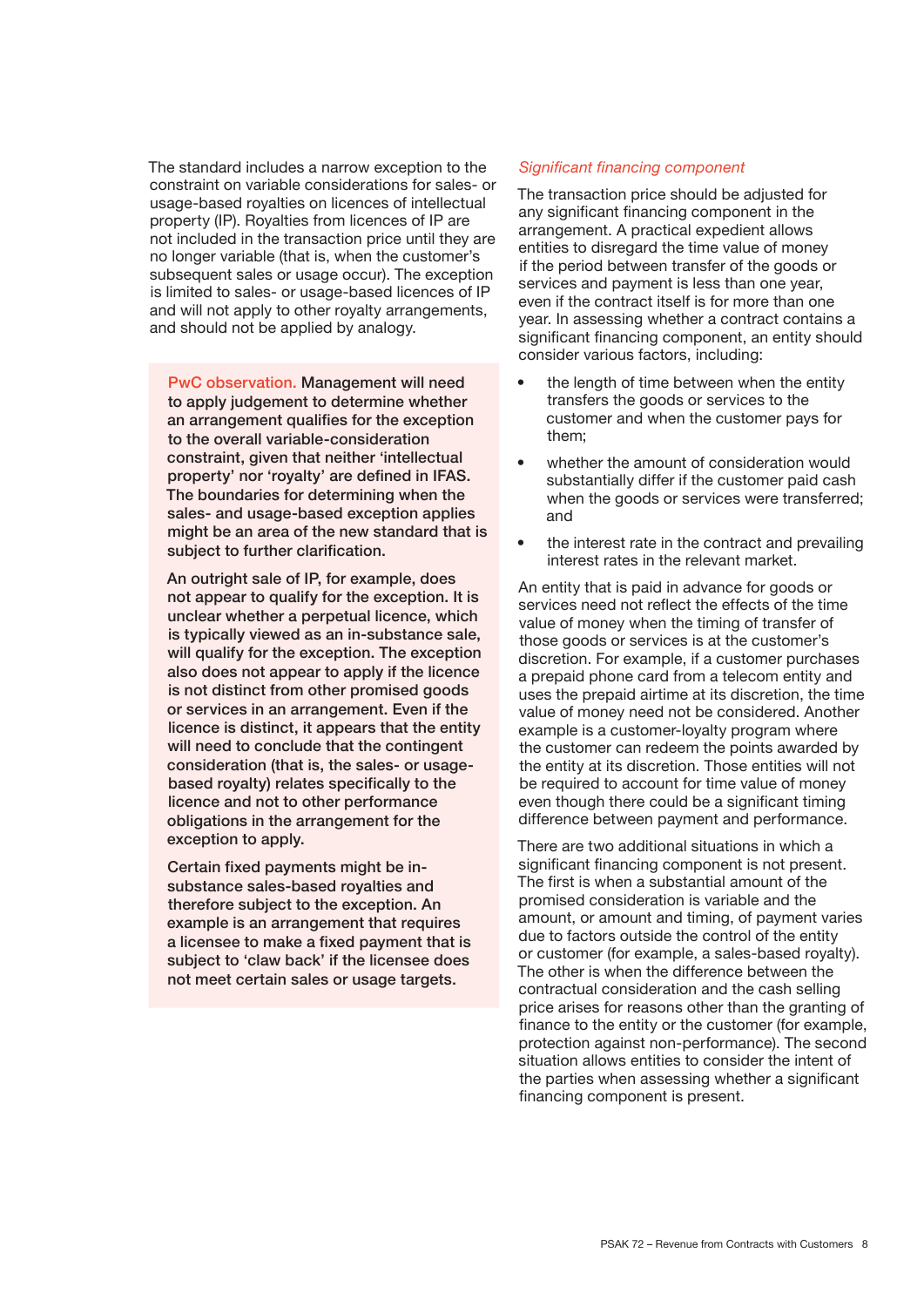The amount of revenue recognised will be different from the amount of cash received from the customer when an arrangement contains a significant financing component. Revenue recognised will be less than cash received when payments are made after performance, because the entity is providing the customer with financing. A portion of the consideration will be recognised as interest income. Revenue recognised will exceed the cash received for payments made in advance of performance, because the entity receives financing from the customer. The entity will recognise interest expense on the financing related to advance payments.

An entity needs to determine the discount rate to use when calculating the interest element of a significant financing component. The entity should use a discount rate that reflects what it would charge in a separate financing transaction with the customer, including consideration of any collateral or guarantees it would require. An entity receiving a significant financing benefit (for example, because it received an advance payment) should consider its incremental borrowing rate to determine the interest rate. The discount rate is not reassessed after inception of the contract.

PwC observation. Management will need to evaluate arrangements with customers to determine whether they include a significant financing component. The guidance related to a significant financing component is different than current guidance related to applying the time value of money.

In some cases it will be clear that a significant financing component exists due to the terms of the arrangement. In other cases it could be challenging to determine whether a significant financing component exists, especially in some long-term arrangements with multiple performance obligations if goods or services are delivered and cash payments received throughout the arrangement. The standard allows for some level of judgement by requiring entities to assess whether the substance of the payment arrangement is a financing.

For example, a software entity agrees to provide three years of post-contract customer support (PCS) for C600, which the customer pays upfront and can renew for C200 annually after the initial three-year period. The entity will need to consider whether there is a significant financing component because the customer paid C600 in advance, but there is no discount for paying upfront as compared to the annual pricing (C200 per year). If the advance payment is required for reasons other than obtaining financing, such as for business purposes to obtain a longer-term contract, then the entity would conclude that a significant financing obligation does not exist.

An entity with contracts that include a significant financing component should consider any operational challenges relating to measuring and tracking the interest element of the arrangement. This could require additional information technology systems, processes, or internal controls to capture and measure such information.

#### Non-cash consideration

An entity will measure any non-cash consideration exchanged in the transaction (including equity of the customer) at its fair value to determine the transaction price. An entity will measure the consideration indirectly by reference to the stand-alone selling price of the goods or services promised in the arrangement if it cannot reasonably estimate the fair value of the noncash consideration.

An entity could have a customer that contributes goods or services (for example, materials or labour) to facilitate the fulfilment of a contract. The entity will need to assess whether it obtains control of those contributed goods or services to determine whether they are non-cash consideration and therefore revenue to the entity.

#### Consideration payable to a customer

A consideration paid (or expected to be paid) to a customer or to a customer's customer reduces the transaction price unless the payment is made in exchange for a distinct good or service that the customer transfers to the entity. The definition of 'distinct' is consistent with the guidance in step 2 for identifying performance obligations (see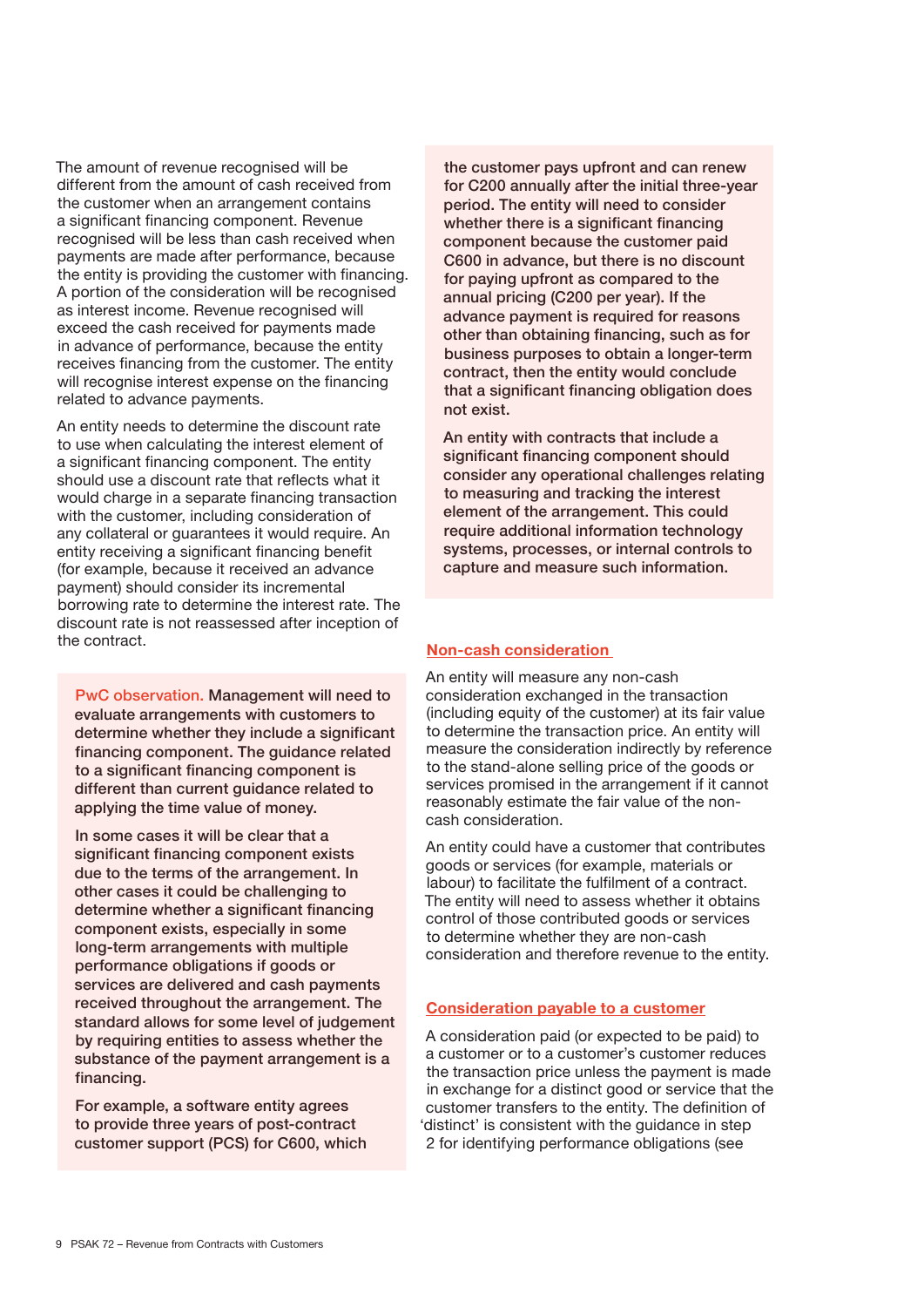page 6). An entity will recognise the reduction of revenue in the later of:

- the period the entity recognises revenue for the transfer of the promised goods or services; or
- the period the entity pays or promises to pay the consideration (even if the payment is conditional on a future event).

A consideration paid or payable to a customer (or to other parties that purchase the entity's goods or services from the customer) includes cash, credits, or other items that can be applied to amounts owed to the entity. For example, a coupon or voucher that an end customer can redeem to reduce the purchase price of the entity's goods sold through a distributor is a consideration payable to a customer.

A consideration that is a payment for a distinct good or service is accounted for consistently with how an entity accounts for other purchases from suppliers. If a consideration paid for distinct goods or services is above the fair value of those goods or services, any excess is recorded as a reduction of the transaction price.

#### *Step 4: Allocate the transaction price to separate performance obligations*

The transaction price is allocated to the separate performance obligations in a contract based on the relative stand-alone selling prices of the goods or services promised. This allocation is made at contract inception and not adjusted to reflect subsequent changes in the stand-alone selling prices of those goods or services.

The best evidence of stand-alone selling price is the observable price of a good or service when the entity sells that good or service separately. Management will need to estimate the selling price of goods or services that do not have an observable stand-alone selling price, and should maximise the use of observable inputs when making that estimate. Possible estimation methods include, but are not limited to:

- expected cost plus an appropriate margin;
- assessment of market prices for similar goods or services adjusted for entity-specific costs and margins; and
- residual approach, in limited circumstances.

PwC observation. The revenue standard requires entities to allocate the transaction price to each separate performance obligation. Under current guidance, entities generally allocate the consideration to individual components or deliverables in an arrangement.

#### Residual approach

A residual approach can only be used to calculate the stand-alone selling price of a distinct good or service if the selling price is highly variable or uncertain. It can be applied regardless of whether that good or service is delivered at the beginning or at the end of the contract.

A selling price is highly variable when an entity sells the same good or service to different customers (at or near the same time) for a broad range of amounts. A selling price is uncertain when an entity has not yet established a price for a good or service and it has not been sold previously.

The residual approach requires that an entity first determine if any discounts need to be allocated to specific performance obligations in accordance with the guidance in the next paragraph ('allocating discounts and variable consideration') prior to using the residual approach to determine the stand-alone selling price of the remaining item(s). If the discount is not allocated to specific performance obligations, management will allocate the discount proportionately to all performance obligations in the contract. When a residual approach is used, judgement will be needed to determine if the amount allocated to the item faithfully depicts the amount of consideration to which the entity expects to be entitled. The residual approach cannot be used, for example, if it results in a very low amount or no consideration allocated to an item.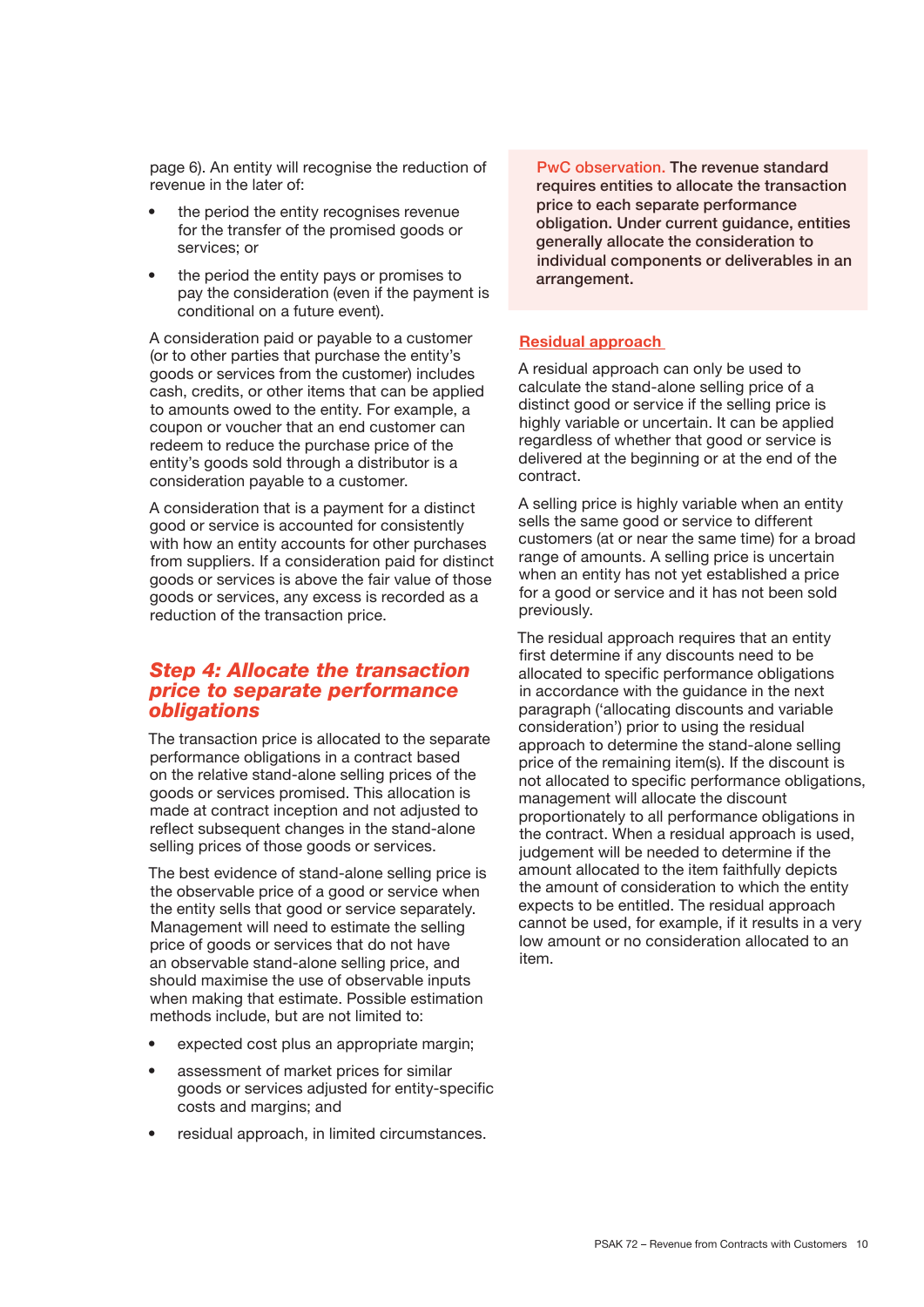PwC observation. The residual approach is different from the residual method that is used by some entities today (for example, software companies). Applying today's residual method results in the entire discount in an arrangement being allocated to the first item delivered under the contract. This will not be the case under the new guidance because discounts will typically be allocated proportionately to all items.

Use of the residual approach should be limited and it will be used less frequently than the residual method is used today. An entity that applies the residual method today should not presume it will be able to use a residual approach to estimate selling price under the new standard, and should not expect the residual method and the residual approach to have identical results.

#### Allocating discounts and variable consideration

Discounts and variable considerations will typically be allocated proportionately to all of the performance obligations in the contract. If certain conditions are met, a discount or variable consideration can be allocated to one or more separate performance obligations, rather than to all performance obligations in the arrangement.

An entity should allocate a discount entirely to one or more performance obligation(s) if all of the following criteria are met:

- The entity regularly sells each distinct good or service (or each bundle of distinct goods or services) on a stand-alone basis.
- The entity regularly sells, on a stand-alone basis, a bundle of some of those goods or services at a discount to the stand-alone selling prices of the goods or services in that bundle.
- The discount attributable to the bundle of goods or services is substantially the same as the discount in the contract.

PwC observation. An arrangement will need to include at least three performance obligations to apply this guidance, as the entity will need to sell at least two performance obligations together regularly to evidence that a subset of the arrangement is separately sold at the discount. The revenue standard includes multiple examples to illustrate how an entity will allocate discounts and variable consideration.

Changes in the estimate of a variable consideration should be allocated entirely to a performance obligation, or to a distinct good or service that forms part of a single performance obligation, if both of the following criteria are met:

- The variable payment relates to a specific performance obligation or outcome from satisfying that performance obligation.
- Allocating the variable amount of the consideration entirely to the separate performance obligation is consistent with the amount of consideration that the entity expects to be entitled to for satisfying that performance obligation after considering all other performance obligations and payment terms in the contract.

#### *Step 5: Recognise revenue when (or as) each performance obligation is satisfied*

The final step in the model is recognising revenue. An entity will recognise revenue when (or as) a good or service is transferred to the customer and the customer obtains control of that good or service. Control of an asset refers to an entity's ability to direct the use of and obtain substantially all of the remaining benefits (that is, the potential cash inflows or savings in outflows) from the asset. Directing use of an asset refers to a customer's right to deploy that asset, to allow another entity to deploy that asset in its activities, or to restrict another entity from deploying that asset.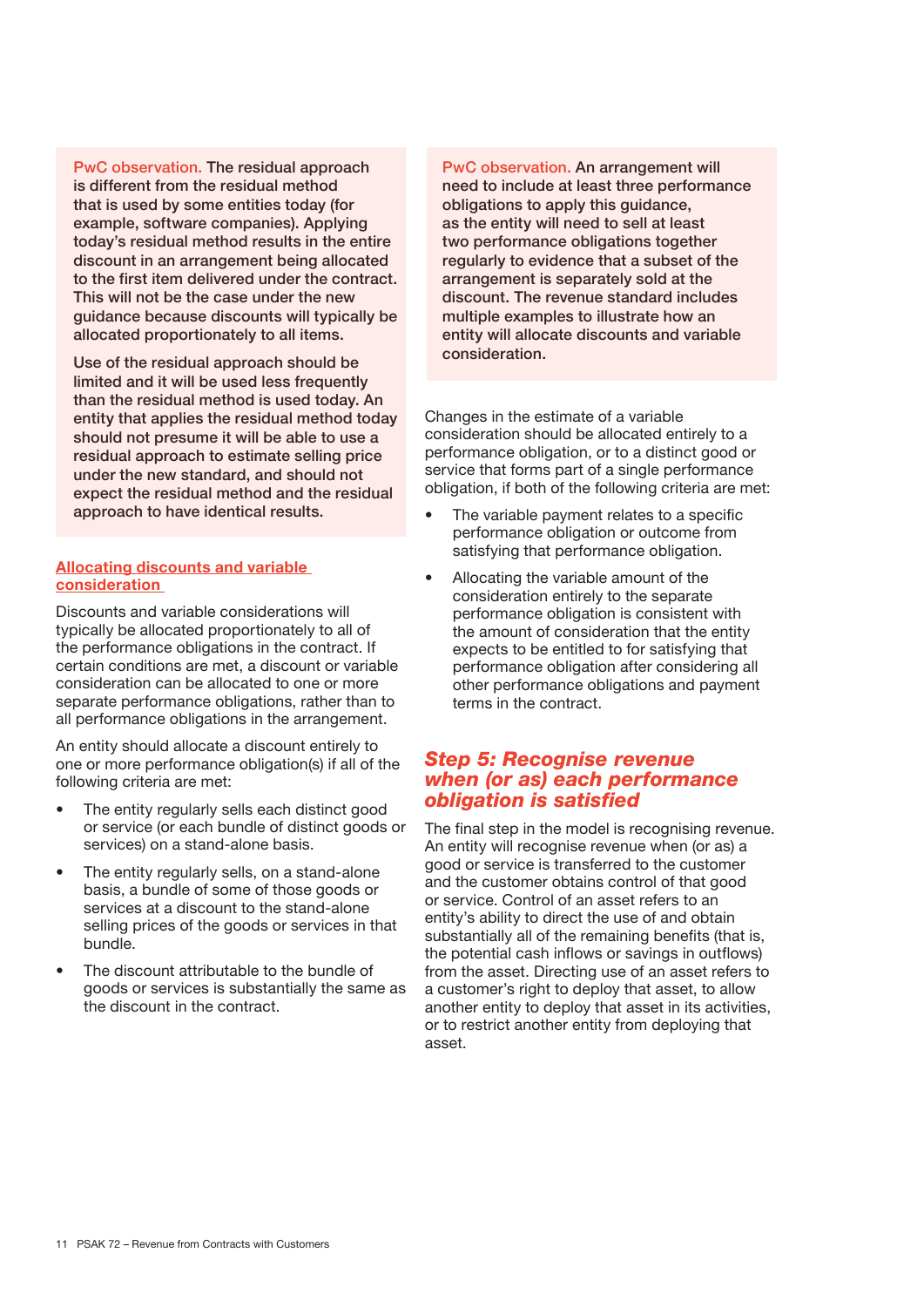PwC observation. The standard requires management to determine when control of a good or service has transferred to the customer. The timing of revenue recognition could change for some transactions compared to current quidance, which is more focused on the transfer of risks and rewards. The transfer of risks and rewards is an indicator of whether control has transferred, but additional indicators will also need to be considered. For example, an entity that transfers control of a good to a customer but retains some economic risks might need to record revenue when the good transfers, while under existing guidance revenue recognition might be delayed until all of the economic risks have also transferred.

An entity should determine at contract inception whether control of a good or service is transferred over time or at a point in time. This determination should depict the transfer of benefits to the customer and should be evaluated from the customer's perspective. An entity should first assess whether the performance obligation is satisfied over time. If not, the good or service transfers at a point in time.

#### Performance obligations satisfied over time

An entity will recognise revenue over time if any of the following criteria are met:

- The customer concurrently receives and consumes the benefits provided by the entity's performance as the entity performs.
- The entity's performance creates or enhances a customer-controlled asset.
- The entity's performance does not create an asset with an alternative use and the entity has a right to payment for performance completed to date.

The first criterion generally addresses service contracts where no asset is created and the customer consumes the services as they are provided. The performance obligation is satisfied over time if another entity would not have to substantially re-perform the work completed to date to fulfil the remaining obligation to the customer. For example, a contract with a customer to provide daily cleaning services of an office building would meet this criterion. Contractual or practical limitations that prevent an entity from

transferring a remaining performance obligation to another entity are not considered in this evaluation.

The second criterion addresses transactions where an asset is created or enhanced and the customer controls that asset as it is created. This applies in situations where the customer controls the work-in-progress as the entity manufactures goods. For example, it is common in transactions with a government that the government entity (the customer) controls any work-in-progress or other output of the contract. Management should apply the guidance on transfer of control to determine whether the customer obtains control of the asset as it is created.

The last criterion addresses situations where the customer does not control an asset as it is created, or no asset is created by the entity's performance. Management will need to consider whether the asset being created has an alternative use to the entity (if an asset is created) and whether the entity has an enforceable right to payment for performance to date.

The assessment of whether an asset has an alternative use should be made at contract inception, and not reassessed. Management should consider its ability to redirect a product that is partially completed to another customer, considering both contractual and practical limitations. A substantive contractual restriction that limits management's ability to redirect the asset could indicate the asset has no alternative use. Practical limitations, such as significant costs required to rework the asset so it could be directed to another customer, could also indicate that the asset has no alternative use.

A right to payment exists if an entity is entitled to payment for performance completed to date if the customer terminates the contract for reasons other than the entity's non-performance. A specified payment schedule does not, by itself, indicate the entity has a right to payment for performance to date. The assessment of the enforceability of the right to payment should include consideration of the contract terms and any legal precedent that could override the contract terms.

The right to payment should compensate the entity at an amount that reflects the selling price of the goods or services provided to date, rather than provide compensation for only costs incurred to date or the entity's potential loss of profit if the contract is terminated. This would be an amount that covers an entity's cost plus a reasonable profit margin for work completed.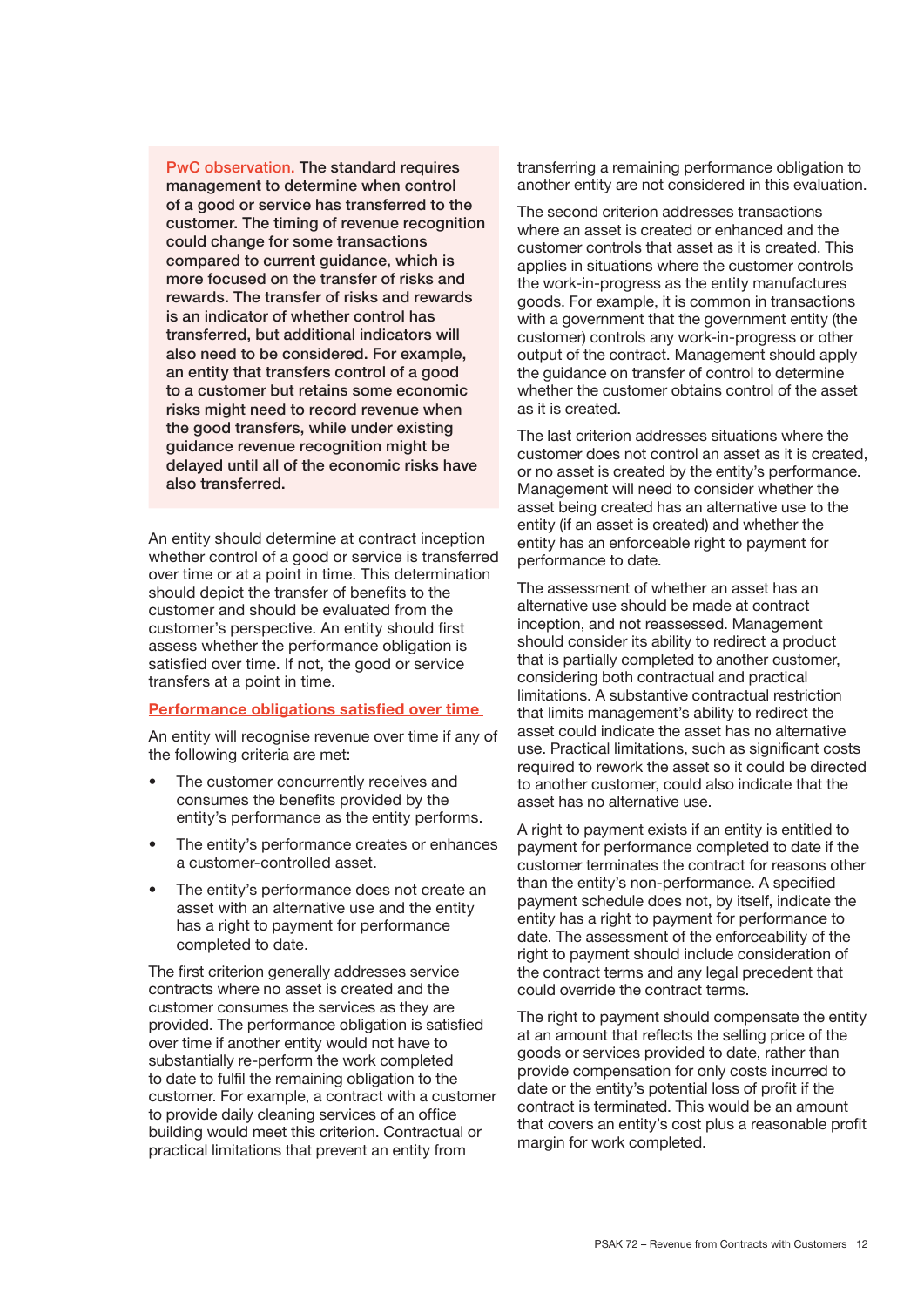PwC observation. Management will need to apply judgement to assess the criteria for performance obligations satisfied over time, especially when assessing whether assets have an alternative use and whether the entity has a right to payment for performance completed to date. For example, management will need to assess whether there is a substantive reason for restrictions on transfer of the asset(s) to another party in a contract to determine whether assets have an alternative use.

Manufacturers of large volumes of homogeneous goods produced to a customer's specification might be surprised to find that they could meet the criteria for performance obligations satisfied over time. This is because (1) such goods often have no alternative use to the entity given their customisation or contractual restrictions, and (2) the payment terms in these arrangements might include a protective clause that provides for payment for performance to date in the event the contract is cancelled.

Entities that manufacture these types of goods could be required to recognise revenue as the goods are produced, rather than when they are delivered to the costumer. Differences in payment terms could result in the goods being treated as a performance obligation satisfied over time in one case and as inventory transferred at a point in time in another. The 'right to payment' criterion might not be satisfied if the customer only provides reimbursement for the cost of units in production.

#### Performance obligations satisfied at a point in time

An entity will recognise revenue at a point in time (when control transfers) for performance obligations that do not meet the criteria for recognition of revenue over time.

To determine when a customer obtains control and an entity satisfies a performance obligation, the entity should consider the definition of transfer of control on pages 11-12 and the following indicators:

The entity has a present right to payment for the asset.

- The entity has transferred legal title to the asset.
- The entity has transferred physical possession of the asset.
- The entity has transferred the significant risk and rewards of ownership to the customer.
- The customer has accepted the asset.

PwC observation. All of the indicators above do not need to be satisfied for revenue to be recognised at a point in time. The standard does not place more weight on one indicator over another. An entity will need to consider all indicators, not just whether significant risk and rewards have transferred, to determine when revenue should be recognised.

#### Measuring progress toward satisfying a performance obligation

For a performance obligation satisfied over time, the objective is to recognise revenue in a manner that depicts the transfer of control of the promised goods or services to the customer. Methods for measuring progress include:

- output methods, such as units produced or delivered, contract milestones, or surveys of work performed; and
- input methods, such as costs incurred, labour hours expended, time elapsed, or machine hours used.

Entities using an input method to measure progress should exclude the effects of inputs that do not depict the transfer of control to the customer. An entity sometimes receives materials that a customer controls prior to when those materials are used in the good or service the entity is providing (uninstalled materials). An entity might also incur costs that are attributable to significant inefficiencies in the entity's performance that were not considered in determining the contract price. These situations can create challenges if an entity is using an input method to measure progress. The measure of progress should be adjusted to ensure that it depicts the entity's performance. The standard includes an example that illustrates how management will recognise revenue when significant materials are delivered prior to installation.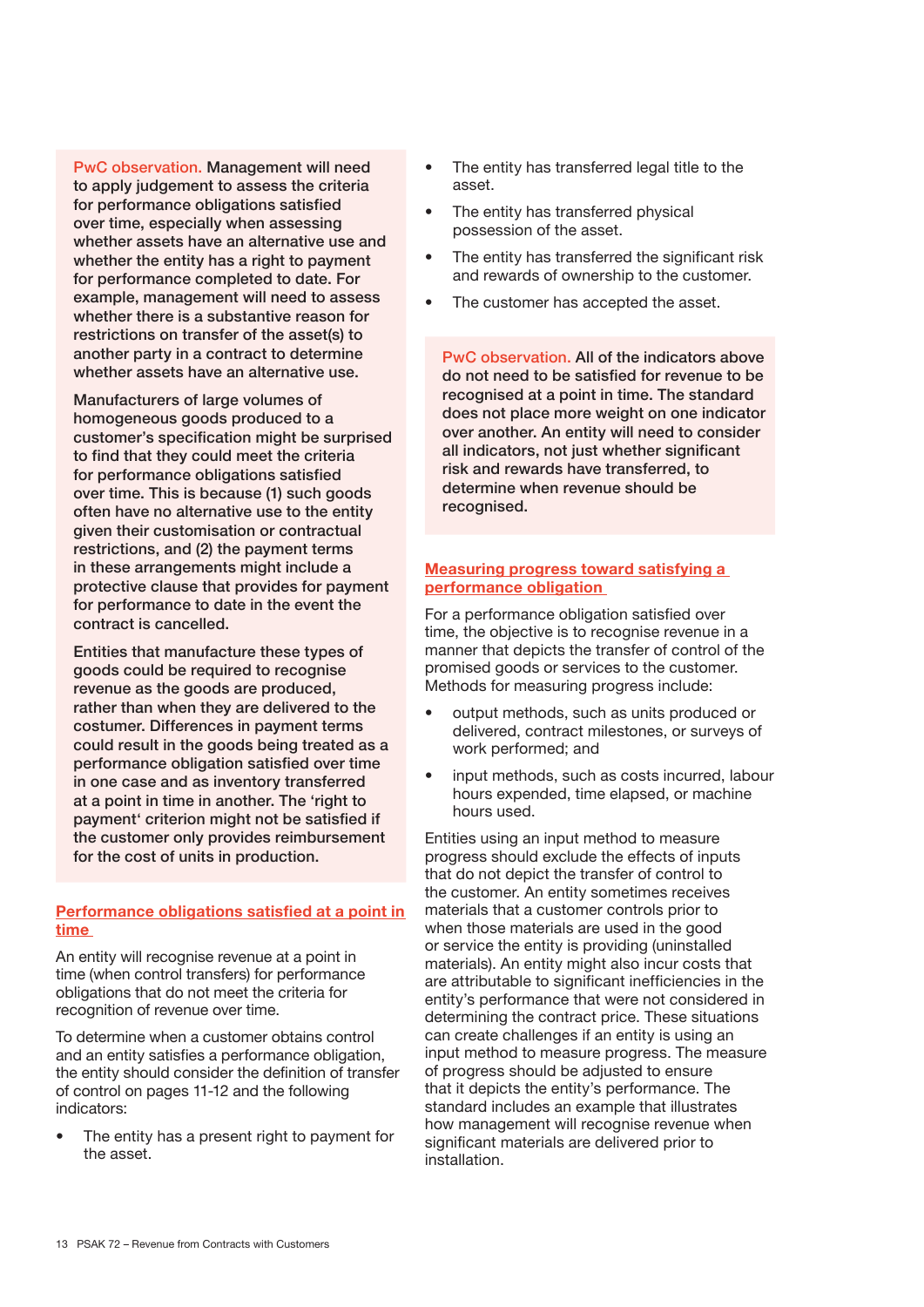Revenue should only be recognised for a performance obligation satisfied over time if the entity can reasonably measure its progress toward complete satisfaction. An entity must have reliable information that can be applied to an appropriate method of measuring progress to meet this objective. An entity that cannot reasonably measure the outcome of a performance obligation, but expects to recover the costs incurred, should recognise revenue only to the extent of the costs until a reliable measure of progress can be made.

#### *Other considerations*

Several issues exist beyond applying the five steps of the model. The revenue standard provides guidance in the following areas to assist entities in applying the model.

#### **Licences**

A licence establishes a customer's rights related to an entity's IP and the entity's obligations related to those rights. Licences of IP include, among others: software and technology rights; media and entertainment rights; franchises; patents; trademarks; and copyrights. Licences can vary significantly and include different features and economic characteristics, which can lead to significant differences in the rights provided.

An entity should first consider the guidance for distinct performance obligations to determine if a licence is distinct from other goods or services in an arrangement. An entity will combine licences that are not distinct with other goods and services in the contract and recognise revenue when it satisfies the combined performance obligation. Examples of licences that are not distinct include a licence that is integral to the functionality of a tangible good (such as software included on a hardware device) or a licence that the customer can benefit from only in conjunction with a related service (such as access to online internet content).

The nature of the rights provided in some licence arrangements is to allow access to the entity's IP as it exists throughout the licence period. Licences that provide access are performance obligations satisfied over time and, therefore, revenue is recognised over time. The nature of the rights in other transactions is to provide a right to use the entity's IP as it exists at the point in time the licence is granted. Licences that provide a right to use an entity's IP are performance obligations satisfied at a point in time, with revenue recognised when control transfers to the licensee and the licence period begins.

Distinct licences that meet all of the following three criteria provide access to IP (and, thus, revenue is recognised over time):

- The licensor will undertake (either contractually or based on customary business practices) activities that significantly affect the IP to which the customer has rights.
- The licensor's activities do not otherwise transfer a good or service to the customer as they occur.
- The rights granted by the licence directly expose the customer to any effects (both positive and negative) of those activities on the IP and the customer entered into the contract with the intent of being exposed to those effects.

The first criterion requires an assessment of whether a licensor might undertake activities that significantly affect the IP. These activities might result from published policies or customary practices, or they might be the result of the existence of a shared economic interest between the licensor and customer.

The second criterion requires that the activities that might affect the IP are not additional performance obligations in the contract. Activities are not performance obligations if they do not directly transfer goods or services to a customer. A customer might be affected by the activities because they affect the IP; however, this effect could be either positive or negative.

The third criterion requires that the effects (positive or negative) of any activities identified in the first criterion impact the customer. Activities that do not affect what the licence provides to the customer or what the customer controls do not meet this criterion.

PwC observation. The revenue standard includes a number of examples that illustrate how an entity should apply the criteria to different licence arrangements. Applying these criteria could be challenging and will require judgement, especially to determine what constitutes an activity rather than a separate performance obligation. Different accounting conclusions might be reached for arrangements that appear to be similar, which could make comparability across entities and industries more challenging.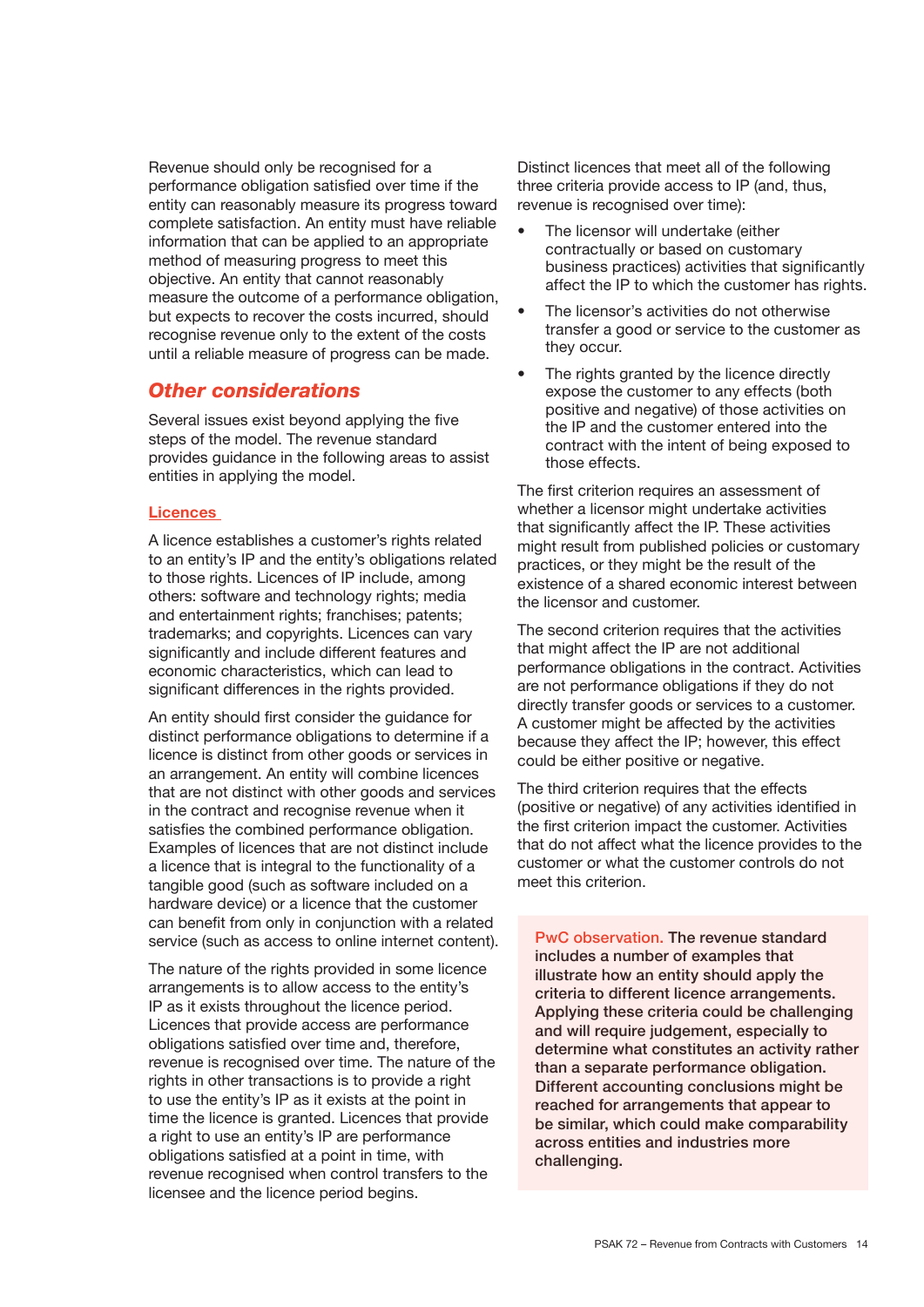#### Contract costs

An entity should recognise an asset for the incremental costs to obtain a contract if management expects to recover those costs. Incremental costs of obtaining a contract are costs the entity would not have incurred if the contract had not been obtained (for example, sales commissions). Costs that the entity would have incurred if the contract had not been obtained, such as facilities costs and sales force salaries, are not capitalised. An entity can elect to expense the cost of obtaining a contract if the amortisation period would be one year or less.

An entity will recognise an asset for costs to fulfil a contract if those costs:

- relate directly to a contract or anticipated contract that the entity can specifically identify;
- generate or enhance the entity's resources that will be used to satisfy future performance obligations; and
- are expected to be recovered.

Management will need to consider whether costs to fulfil a contract should be accounted for in accordance with other standards (for example, inventory, fixed assets, or intangible assets) before applying the revenue standard. Costs that relate to satisfied performance obligations are expensed as incurred.

PwC observation. The guidance on contract costs is expected to result in the recognition of more assets than under current practice. Entities that expense sales commissions as paid and set¬up costs as incurred could now be required to capitalise and amortise these costs if they are recoverable.

An asset recognised for the costs to obtain or fulfil a contract will be amortised on a systematic basis as the goods or services to which the assets relate are transferred to the customer. The asset will also be assessed for impairment each reporting period.

#### Repurchase agreements

An entity that has an obligation or right to repurchase an asset (a forward or a call option) has not transferred control of the asset to the

customer because the customer is limited in its ability to direct the use of and obtain substantially all of the remaining benefit from the asset. An entity will account for the contract as a lease if the entity can or must repurchase the asset for a price that is less than the original selling price, unless the contract is part of a sale-leaseback transaction. An entity will account for a contract as financing if it can or must repurchase the asset for a price that is equal to or greater than the original selling price of the asset. When comparing the repurchase price to the selling price an entity should consider the time value of money.

An arrangement where a customer has the right to require the entity to repurchase an asset (a put option) at a repurchase price less than the original selling price will be accounted for as a lease if the arrangement provides the customer a significant economic incentive to exercise that right, unless the contract is part of a sale-leaseback transaction. The arrangement is a financing if the repurchase price of the asset is equal to or exceeds the original selling price and is more than the expected market value of the asset.

An arrangement is a sale of a product with a right of return, as discussed in paragraph 91, if the customer has a repurchase right at an amount less than the original selling price (or greater than or equal to the original selling price but less than the expected market value), but does not have a significant economic incentive to exercise that right.

#### Principal versus agent

Entities often involve third parties when providing goods and services to their customers. Management needs to assess, for each performance obligation in a contract, whether the entity is acting as the principal or as an agent in such arrangements. An entity recognises revenue on a gross basis if it is the principal in the arrangement, and on a net basis (that is, equal to the fee or commission received) if it is acting as an agent.

An entity is the principal in an arrangement if it obtains control of the goods or services of another party in advance of transferring control of those goods or services to a customer. The entity is an agent if its performance obligation is to arrange for another party to provide the goods or services. An entity will need to evaluate if and when it obtains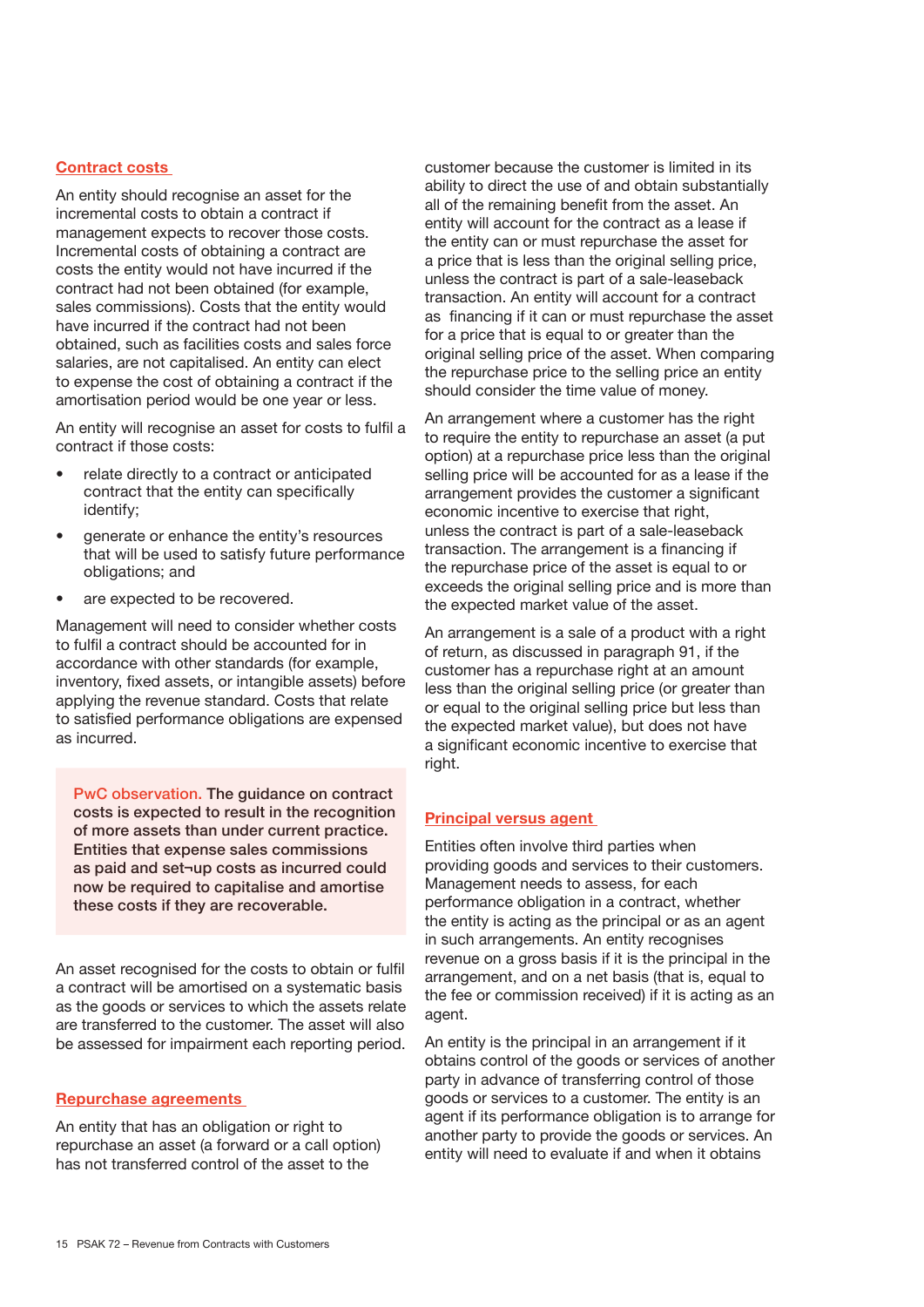control. If an entity obtains legal title to a product only momentarily before the title is transferred to the customer, this does not necessarily indicate that the entity is acting as the principal in the arrangement.

Indicators that the entity is an agent include:

- Fulfilment The entity does not have primary responsibility for fulfilment of the contract.
- Inventory risk The entity does not have inventory risk at any point during the transaction (that is, before the order, during shipment, or upon return).
- Pricing The entity does not have discretion in establishing prices for the other party's good or service.
- Credit risk The entity does not have customer credit risk for the amount of the receivable.
- Commission The entity's consideration is in the form of a commission.

PwC observation. The indicators in the revenue standard are similar to the current standard. However, the specific requirement for the entity to obtain control differs from current guidance. The revenue standard does not weigh any of the indicators more heavily than others. New and evolving business models, especially related to internet transactions, have resulted in an increased focus in this area. We expect that entities will continue to apply judgement to assess whether to recognise revenue on a gross or net basis for many of these transactions, similar to today.

#### Options to acquire additional goods or services

Entities often grant customers the option to acquire additional goods or services free of charge or at a discount. These options might include customer award credits or other sales incentives and discounts, such as volume discounts. An option gives rise to a separate performance obligation if it provides a material right to the customer that the customer would not receive without entering into the contract. The entity will recognise revenue allocated to an option when the

additional goods or services are transferred to the customer, or the option expires.

An example of a material right is a discount that is incremental to the range of discounts typically given to a similar class of customers in the same market. The customer is effectively paying in advance for future goods or services and therefore revenue is recognised when those future goods or services are transferred.

Management will need to determine the standalone selling price for the option. Often the option will not have a directly observable selling price; therefore, management will need to estimate the stand-alone selling price. This estimate is adjusted for any discount the customer would receive without exercising the option and the likelihood that the customer will exercise the option. The revenue standard includes several examples related to customer options as well as the treatment of unexercised rights.

PwC observation. The guidance related to options that provide the customer with a material right could have a significant effect on entities in a number of industries. For example, entities within the retail and consumer industry that provide customers with a loyalty program will need to consider whether the rewards issued by the program provide a material right. A portion of the transaction price will be allocated to the reward if it is a material right and a distinct performance obligation.

#### Rights of return

An entity will account for the sale of goods with a right of return by recognising revenue for the consideration it expects to be entitled to (considering the products expected to be returned) and a liability for the refund it expects to pay to customers, similar to current accounting under IFAS. Amounts are updated for changes in expected returns each reporting period. Exchanges by customers for products of the same type, quality, condition, and price are not considered returns.

The entity will recognise an asset and corresponding adjustment to cost of sales for the right to recover goods from customers. The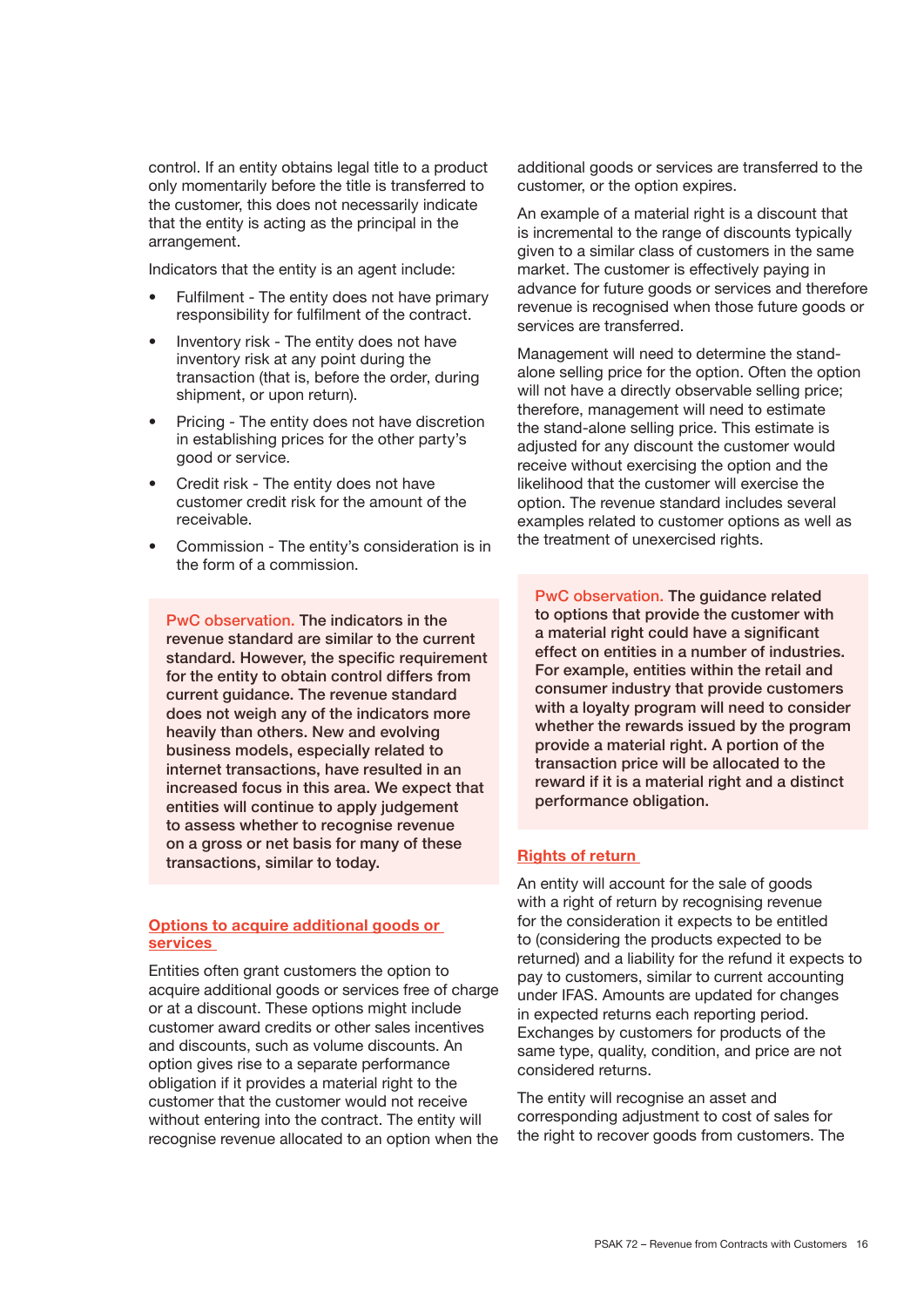asset is initially measured at the original cost of the goods less any expected costs to recover those goods. Impairment is assessed at each reporting date. The entity should present the asset separately from the refund liability (that is, the entity should not present a net balance in the financial statements). The revenue standard includes an example that illustrates the journal entries that an entity would record to account for estimated product returns.

#### **Warranties**

An entity accounts for a warranty as a separate performance obligation if the customer has the option to purchase the warranty separately. An entity accounts for a warranty as a cost accrual if it is not sold separately, unless the warranty is to provide the customer with a service in addition to assurance that the product complies with agreedupon specifications.

An entity should consider factors such as whether the warranty is required by law, the length of the warranty period, and the nature of the tasks the entity has promised to perform as part of the warranty to determine whether the warranty provides the customer with an additional service. Judgement will be required in this assessment. The portion of a warranty that provides a service in addition to assurance that the product complies with specifications is accounted for as a separate performance obligation. An entity that cannot reasonably separate the obligation to provide an additional service from the rest of the warranty should account for both together as a single performance obligation providing a service.

PwC observation. The guidance on accounting for warranties is generally consistent with the current standard. However, it might be challenging to separate a single warranty that provides both a standard warranty and an additional service in some arrangements. Management will have to develop processes to estimate stand-alone selling prices and allocate the transaction price between the performance obligations in the arrangement when such services are not sold separately.

#### Non-refundable upfront fees

Some entities charge a customer a non-refundable fee at the beginning of an arrangement. Examples include set-up fees, activation fees, and joining fees. Management needs to determine whether a non-refundable upfront fee relates to the transfer of a promised good or service to a customer.

A non-refundable upfront fee might relate to an activity undertaken at or near contract inception. Similar to current accounting under IFAS, the activity does not result in the transfer of a promised good or service to the customer unless the entity has satisfied a separate performance obligation. The upfront fee is recognised as revenue when goods or services are provided to the customer in the future. Depending on the nature of the fee, the period of revenue recognition could extend beyond the initial contractual period if the entity grants the customer the option to renew the contract and that option provides the customer with a material right.

#### Bill-and-hold arrangements

In a bill-and-hold arrangement, an entity bills a customer for a product but retains physical possession of the product until a later date. Revenue is recognised upon transfer of control of the goods to the customer (that is, the customer has the ability to direct the use of and obtain substantially all of the remaining benefits from the asset). In addition to applying the control guidance in the standard, all of the following requirements must be met to recognise revenue in a bill-andhold arrangement:

- The reason for the customer requesting the bill-and-hold arrangement is substantive.
- The product is ready for physical transfer to the customer and separately identified as the customer's product.
- The entity cannot use the product or direct the product to another customer.

An entity will need to consider whether it is providing custodial services to the customer that might be a separate performance obligation if the bill-and-hold criteria are met. Custodial services that are a separate performance obligation will result in a portion of the transaction price being allocated to that service.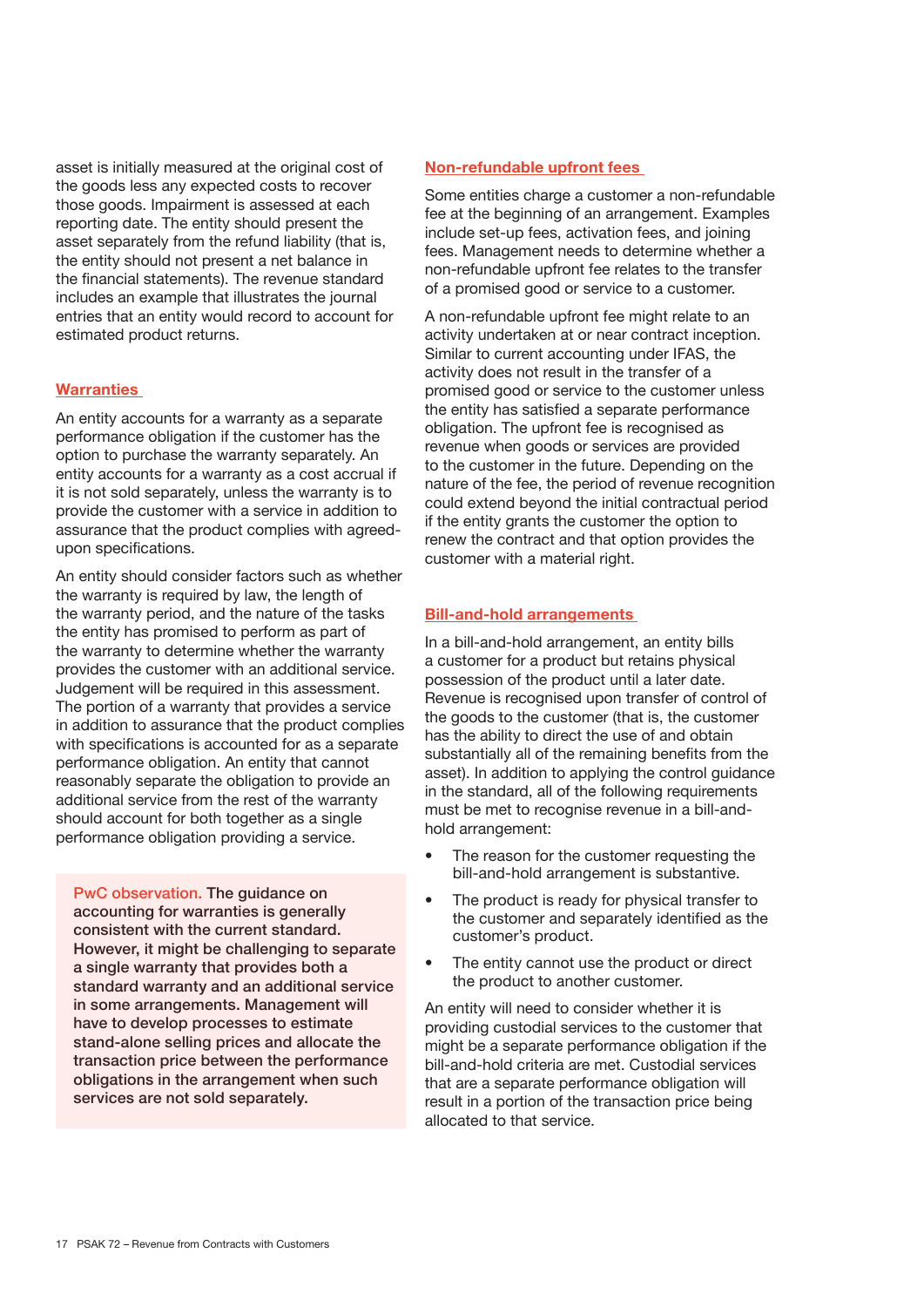PwC observation. The list of indicators for bill-and-hold transactions is generally consistent with the current guidance under IFAS.

#### Transfers of assets that are not an output of an entity's ordinary activities

The revenue standard also amends existing requirements for gain or loss recognition on the transfer of certain non-financial assets that are not the output of an entity's ordinary activities. Specifically, PSAK 16, Property, Plant and Equipment, PSAK 19, Intangible Assets, and PSAK 13, Investment Property, were modified. Entities will apply the concepts related to control and measurement to these arrangements. The revenue standard will be applied to determine when the asset should be de-recognised and determine the consideration to be included in the net gain or loss recognised on transfer of these assets.

#### Consignment arrangements

It is common in certain industries for entities to transfer goods to dealers or distributors on a consignment basis. The transferor typically owns the inventory until a specified event occurs, such as the sale of the product to an end customer. Revenue should not be recognised in a consignment arrangement until the transferor no longer controls the asset.

Management should consider the following common characteristics to determine if an arrangement is a consignment arrangement:

- The entity holding the goods does not have an unconditional obligation to pay for the goods.
- The entity can require return of the product or transfer to another distributor (which indicates that control has not transferred to the distributor).
- The goods are controlled by the entity until a specified event occurs.

#### *Disclosures*

The revenue standard requires a number of disclosures intended to enable users of financial statements to understand the nature, amount, timing, and uncertainty of revenue and the related cash flows. The disclosures include qualitative and quantitative information about contracts with customers, significant judgements made in applying the revenue guidance, and assets recognised from the costs to obtain or fulfil a contract.

The disclosures are required for each period a statement of comprehensive income is presented and as of each period a statement of financial position is presented. See the Appendix for a listing of these required disclosures.

PwC observation. The disclosure requirements are significantly greater than existing disclosure requirements for revenue under IFAS. The revenue standard could add significant disclosures for interim financial statements as well. This could require new systems, processes, and internal controls to capture information that has historically not been needed for financial reporting purposes, particularly in interim financial statements. The standard includes several examples that illustrate specific aspects of the disclosure requirements. However, entities will need to tailor the sample disclosures for their specific facts and circumstances.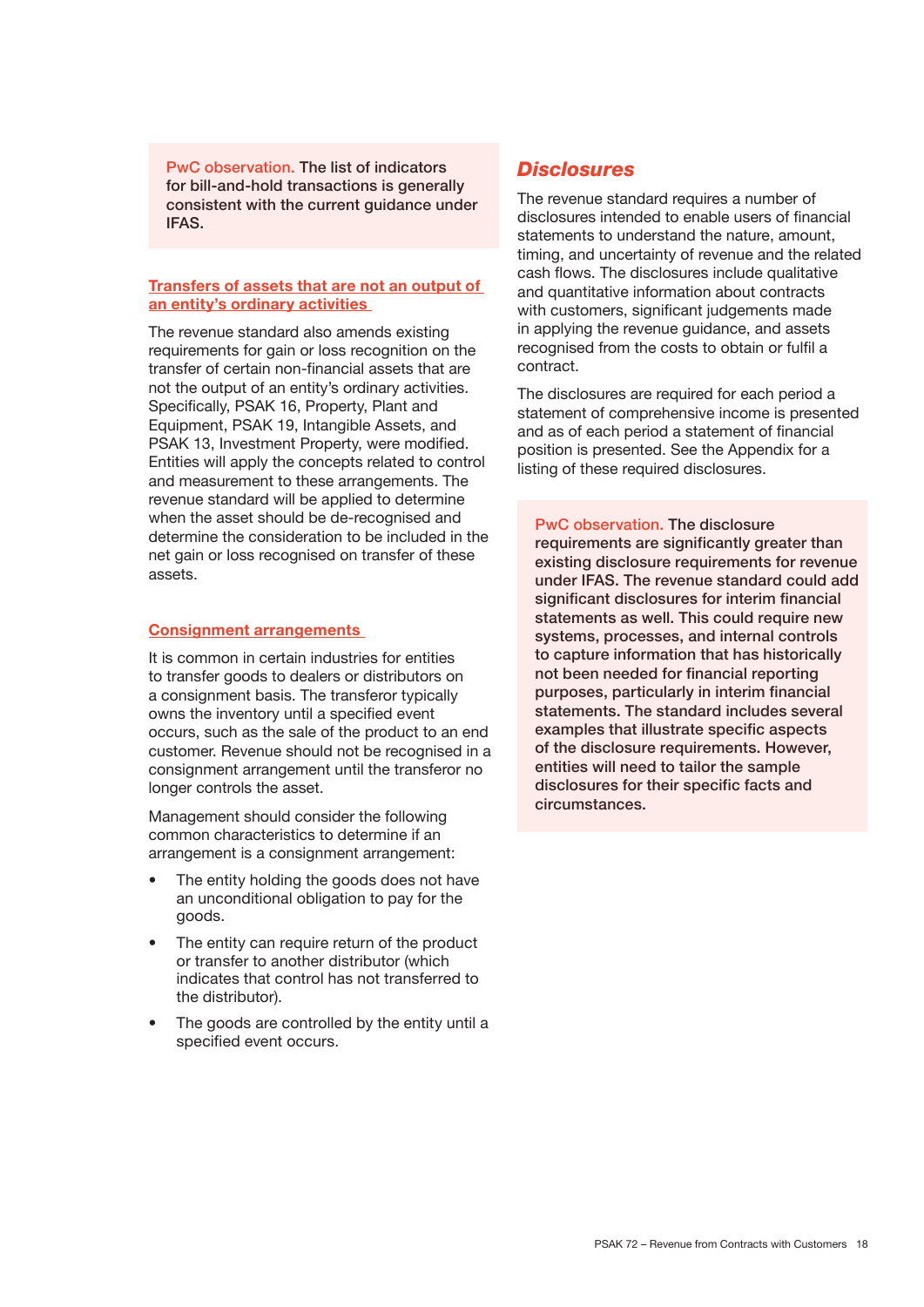### What's next

Entities will apply the revenue standard in the first interim period within annual reporting periods beginning on or after 1 January 2020.

An entity can apply the revenue standard retrospectively to each prior reporting period presented (full retrospective method) or retrospectively with the cumulative effect of initially applying the standard recognised at the date of initial application in retained earnings (simplified transition method).

An entity that elects to apply the standard using the full retrospective method can apply certain practical expedients:

- For completed contracts, an entity need not restate contracts that begin and end within the same annual reporting period.
- For completed contracts that have variable consideration, an entity can use hindsight and use the transaction price at the date the contract was completed.
- For all reporting periods presented before the date of initial application (for example, 1 January 2020 for an entity with a 31 December year-end), an entity is not required to disclose the amount of transaction price allocated to the remaining performance obligations and an explanation of when the entity expects to recognise that amount as revenue.

 An entity that elects to use the simplified transition method must disclose this fact in its financial statements. An entity applying this method may also use the practical expedient either (a) for all contract modifications that occur before the beginning of the earliest period presented, or (b) for all contract modifications that occur before the date of initial application. An entity using this method can elect to apply the revenue standard only to contracts that are not completed (that is, the entity has not transferred all of the goods or services promised in the contract) as of the date of initial application. Entities are also required to disclose the amount by which each financial statement line item is affected by the adoption in the year of initial application.

PwC observation. The simplified transition method is intended to reduce the transition time and effort for preparers that choose this option. The requirement for entities to disclose the impact to each financial statement line item will effectively result in an entity applying both the new revenue standard and the previous revenue guidance in the year of initial application.

The boards provided a longer than typical period of time for transition because of the pervasiveness of the standard and the importance of reporting revenue. It is intended to ensure that there is sufficient time for entities that want to use the full retrospective method as well as for those that use the simplified transition method, given the concerns of preparers about the amount of effort adopting the standard might require. Full retrospective application provides stronger trend information that some entities might prefer to provide to investors, so it was important to provide sufficient time for these preparers to transition.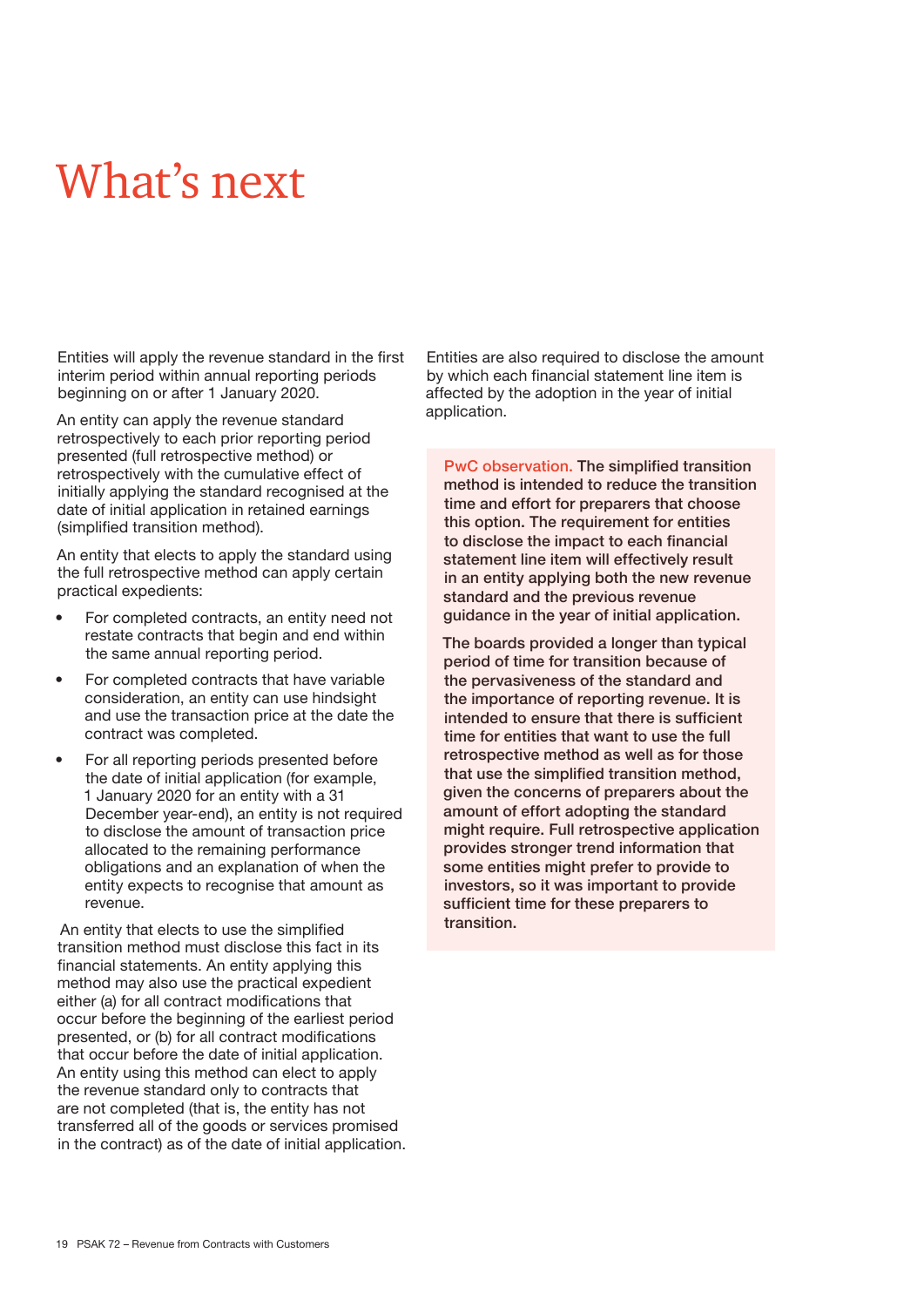### Appendix: Disclosure requirements

| <b>Disclosure type</b>                        | <b>Disclosure requirement</b>                                                                                                                                                                                                                                                                                                                                                                                                                                                                                                                                                                                                                                                                                                                                                              |
|-----------------------------------------------|--------------------------------------------------------------------------------------------------------------------------------------------------------------------------------------------------------------------------------------------------------------------------------------------------------------------------------------------------------------------------------------------------------------------------------------------------------------------------------------------------------------------------------------------------------------------------------------------------------------------------------------------------------------------------------------------------------------------------------------------------------------------------------------------|
| <b>Disaggregation of</b><br>revenue           | Disclose disaggregated revenue information in categories (such as type of<br>good or service, geography, market, type of contract, etc.) that depict how<br>the nature, amount, timing, and uncertainty of revenue and cash flows are<br>affected by economic factors. Provide sufficient disclosure to enable a user<br>to understand the relationship between the disaggregated information and<br>the revenue information disclosed for each reportable segment (PSAK 5).                                                                                                                                                                                                                                                                                                               |
| <b>Reconciliation of</b><br>contract balances | Disclose opening and closing balances of contract assets and liabilities<br>$\bullet$<br>and provide a qualitative and quantitative description of significant<br>changes in these amounts.<br>Disclose the amount of revenue recognised that was included in the<br>$\bullet$<br>contract liability balance at the beginning of the period.<br>Disclose the amount of revenue recognised in the current period<br>$\bullet$<br>relating to performance obligations satisfied in a prior period (such as<br>from contracts with variable consideration).<br>Disclose how the timing of the satisfaction of a performance obligation<br>$\bullet$<br>relates to the timing of payment. Discuss the effect on the contract<br>asset and liability balances related to any timing difference. |
| Performance<br>obligations                    | Disclose information about performance obligations, including:<br>When performance obligations are typically satisfied.<br>$\bullet$<br>Significant payment terms.<br>$\bullet$<br>Nature of the goods or services promised to be transferred.<br>$\bullet$<br>Obligations for returns, refunds, or other similar obligations.<br>$\bullet$<br>Types of warranties and related obligations.<br>$\bullet$                                                                                                                                                                                                                                                                                                                                                                                   |
| Remaining<br>performance<br>obligations       | Disclose the amount of the transaction price allocated to any remaining<br>$\bullet$<br>performance obligations not subject to significant revenue reversal.<br>Disclose when the entity expects to recognise revenue associated<br>$\bullet$<br>with the transaction price allocated to the remaining performance<br>obligations.<br>Qualitatively describe any significant contract renewal and variable<br>$\bullet$<br>consideration not included within the transaction price.                                                                                                                                                                                                                                                                                                        |
| Cost to obtain or<br>fulfil contract          | Disclose disaggregated revenue information in categories (Disclose the<br>$\bullet$<br>closing balances, by main category of asset, of capitalised costs to<br>obtain and fulfil a contract and the amount of amortisation in the period.<br>Disclose the method used to determine the amount of costs incurred<br>$\bullet$<br>and the amortisation for each reporting period.                                                                                                                                                                                                                                                                                                                                                                                                            |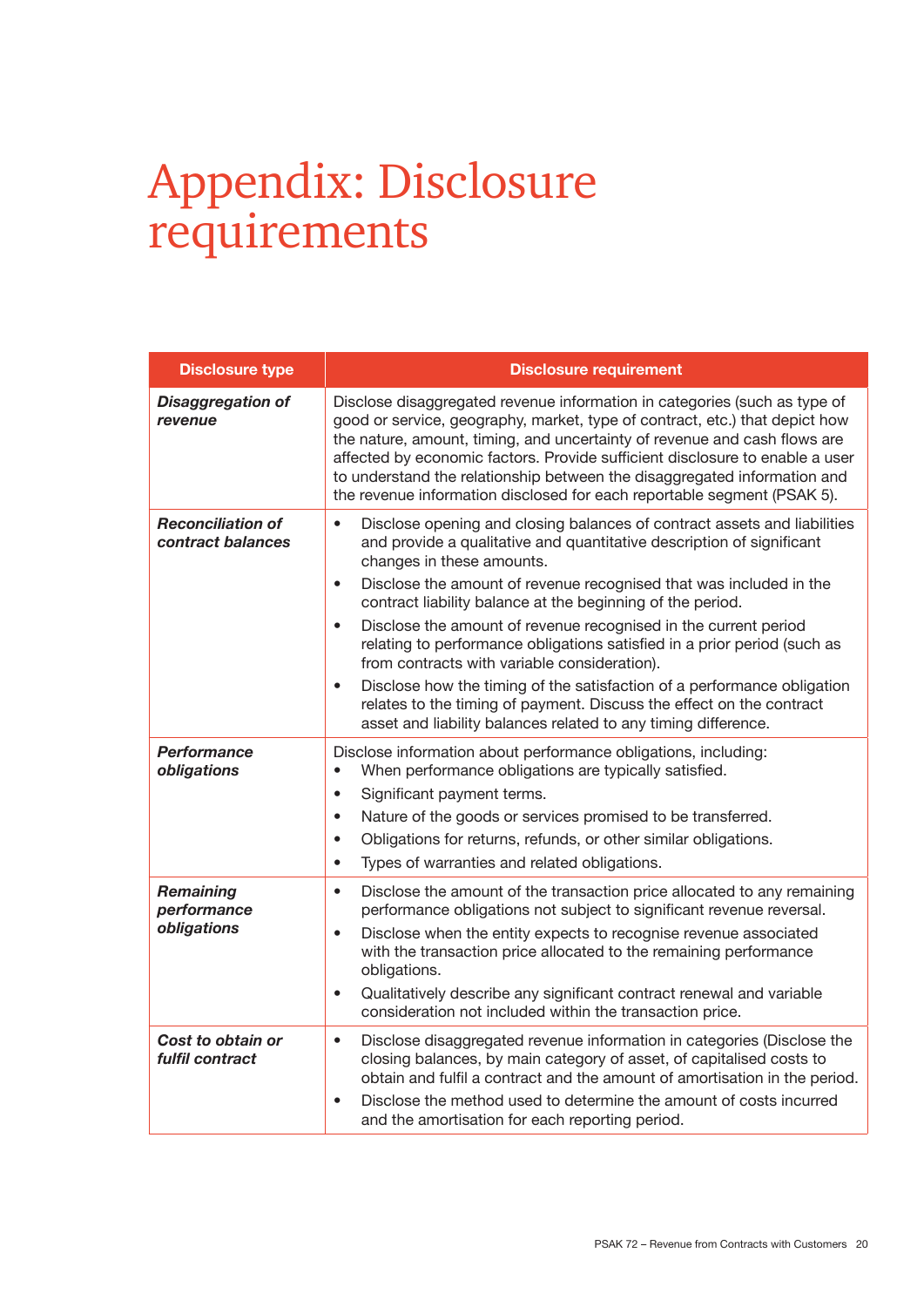| <b>Disclosure type</b>                  | <b>Disclosure requirement</b>                                                                                                                                                                                                                                                                                                                                                                                                                                                                                                                                                                                                                                                 |
|-----------------------------------------|-------------------------------------------------------------------------------------------------------------------------------------------------------------------------------------------------------------------------------------------------------------------------------------------------------------------------------------------------------------------------------------------------------------------------------------------------------------------------------------------------------------------------------------------------------------------------------------------------------------------------------------------------------------------------------|
| <b>Other qualitative</b><br>disclosures | Disclose significant judgements and changes in judgements that affect<br>$\bullet$<br>the amount and timing of revenue, including:<br>timing of satisfaction of performance obligations; and<br>transaction price and amount allocated to performance obligations.<br>For performance obligations satisfied over time disclose:<br>$\bullet$<br>methods used to recognise revenue (output or input method used<br>and how applied); and<br>why method used faithfully depicts transfer of goods or services.<br>For performance obligations satisfied at a point in time disclose<br>$\bullet$<br>significant judgements made in evaluating when customer obtains<br>control. |
|                                         | Disclose information about the inputs, methods, and assumptions<br>$\bullet$<br>used to determine the transaction price, assess whether variable<br>consideration is constrained, allocate transaction price, and determine<br>the stand-alone selling price.                                                                                                                                                                                                                                                                                                                                                                                                                 |
|                                         | Disclose how management determines the minimum amount of revenue<br>$\bullet$<br>not subject to the variable consideration constraint.                                                                                                                                                                                                                                                                                                                                                                                                                                                                                                                                        |
|                                         | Describe the practical expedients, including those for transition, used in<br>$\bullet$<br>an entity's revenue accounting policies.                                                                                                                                                                                                                                                                                                                                                                                                                                                                                                                                           |
| <b>Interim period</b><br>disclosures    | Entities are required to only include the disclosures related to<br>disaggregation of revenue.                                                                                                                                                                                                                                                                                                                                                                                                                                                                                                                                                                                |